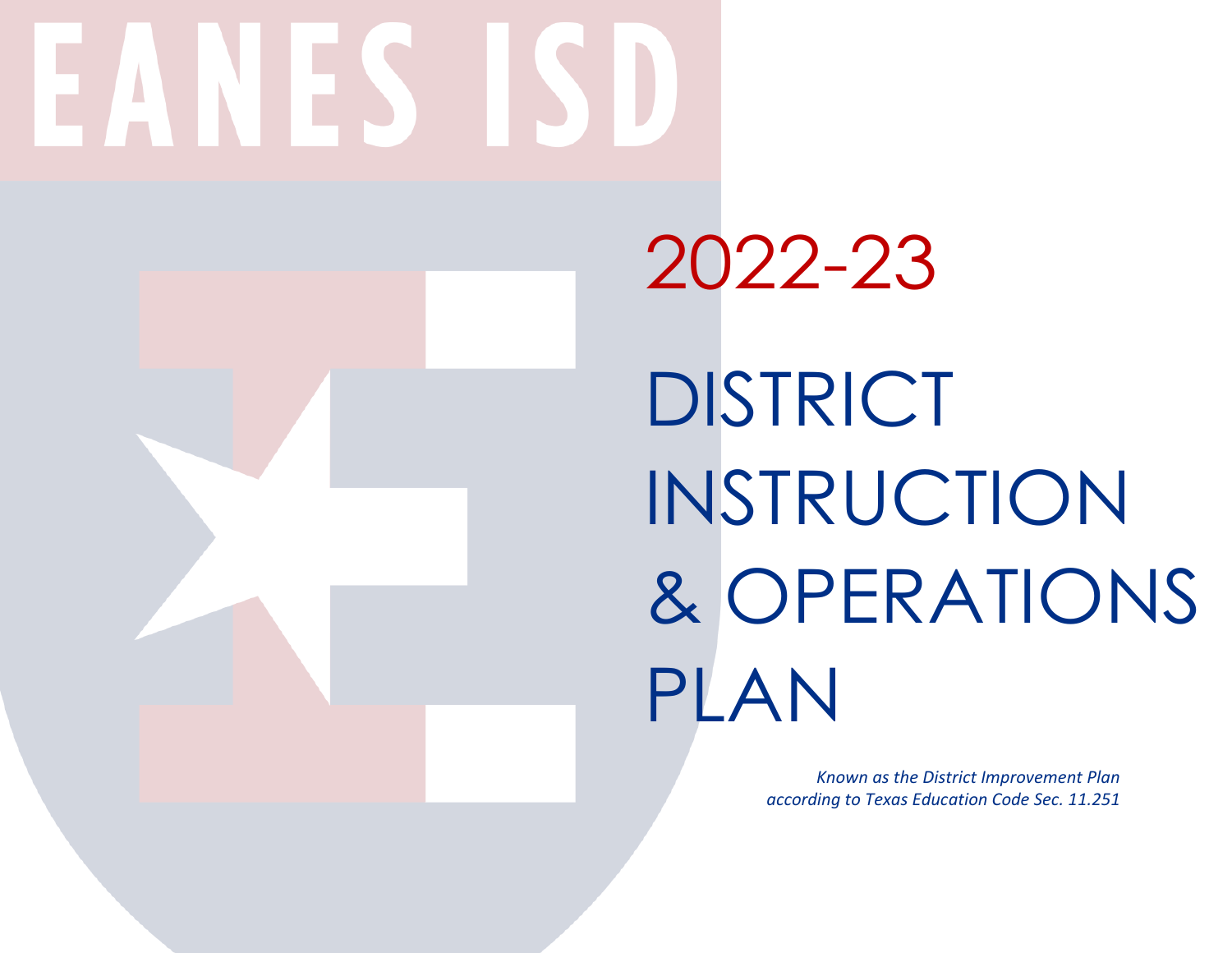## **MEMBERS OF THE DISTRICT LEADERSHIP TEAM** *, many of whom – in addition to others – reviewed and/or contributed to the plan*

#### **ADMINISTRATION FOREST TRAIL**

Dr. Tom Leonard Superintendent

# Dr. Jeff Arnett Deputy Superintendent Susan Fambrough Chief Learning Officer Claudia McWhorter Chief Communications Officer Jeremy Trimble Chief Operations Officer Fritz Klabunde Director of Transportation Richard Mallard Director of Child Nutrition Heidi Sauer Coordinator of Counseling / SEL

#### **BARTON CREEK**

Maryam Tager Parent Kali Peichoto Teacher Leslie Abbott Teacher

Melissa Daniel Parent Allyson Thompson Parent Brooke Novy Teacher Sheri Bryant Principal

Courtney Moss Parent Laurence Moore Parent Anna Kilpatrick Teacher Laura Coaxum Principal

#### **EANES**

Whitney Braden Parent Martha Hansen Parent Michelle Corbett Teacher Lesley Ryan Principal

Nique Mayo Parent / SPED Rep

- 
- 
- 

| <b>Mandy Mazry</b>    | Parent         |
|-----------------------|----------------|
| Carissa Milam         | Parent         |
| <b>Emily Silvia</b>   | <b>Teacher</b> |
| <b>Cody Spraberry</b> | Principal      |
|                       |                |

#### **VALLEY VIEW**

| <b>Ashley Jones</b> | Parent         |
|---------------------|----------------|
| Priya Swamy         | Parent         |
| <b>Nancy Abell</b>  | <b>Teacher</b> |
| <b>Kathy Hatch</b>  | <b>Teacher</b> |

### **HILL COUNTRY**

| Kali Peichoto       | Teacher | Erin Ashcroft     | Parent         |
|---------------------|---------|-------------------|----------------|
| Leslie Abbott       | Teacher | Nicole Maurici    | Parent         |
|                     |         | Jessica Weisinger | Teacher        |
| <b>BRIDGE POINT</b> |         | Laura Sykes       | <b>Teacher</b> |

#### **WEST RIDGE**

Anna Clark Parent Lydia Tsai Parent Kelly Cummings Teacher **CEDAR CREEK** Brett LaBissoniere Teacher

## **WESTLAKE**

Caroline Sweeney Parent Lindsey Stokes Teacher Sherry Crawford Assistant Principal

**COMMUNITY** 

Mike McDonell Business Member Lalitha Hegde Community Member Christie Schultz Community Member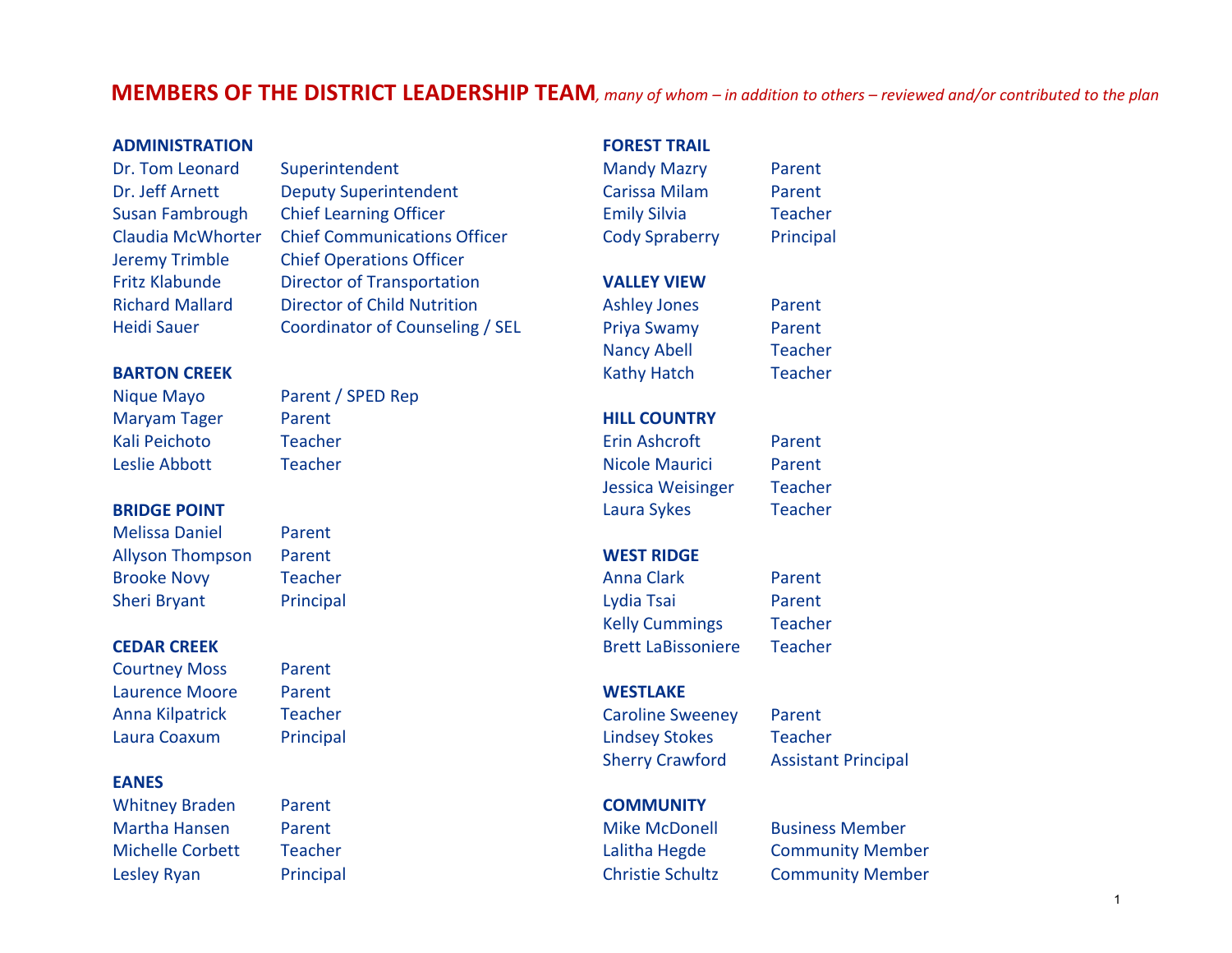| <b>INSTRUCTIONAL PRIORITY: A Culture of Guaranteed Viable Curricula (GVC)</b> |                                                                                                                                                                                                                                                                                                                      |                                                 |                                                                                                                                                     |                                                                                                                                                |                                                                                                                                                                                       |
|-------------------------------------------------------------------------------|----------------------------------------------------------------------------------------------------------------------------------------------------------------------------------------------------------------------------------------------------------------------------------------------------------------------|-------------------------------------------------|-----------------------------------------------------------------------------------------------------------------------------------------------------|------------------------------------------------------------------------------------------------------------------------------------------------|---------------------------------------------------------------------------------------------------------------------------------------------------------------------------------------|
|                                                                               |                                                                                                                                                                                                                                                                                                                      |                                                 |                                                                                                                                                     |                                                                                                                                                |                                                                                                                                                                                       |
| 1                                                                             |                                                                                                                                                                                                                                                                                                                      |                                                 |                                                                                                                                                     |                                                                                                                                                | Implement evidence-based practices that support instructional access for all students through Universal Design for Learning                                                           |
| $\mathbf{2}$                                                                  |                                                                                                                                                                                                                                                                                                                      |                                                 | Create and align systems and processes to implement key elements of GVC                                                                             |                                                                                                                                                |                                                                                                                                                                                       |
| $\mathbf{3}$                                                                  |                                                                                                                                                                                                                                                                                                                      |                                                 |                                                                                                                                                     |                                                                                                                                                | Explore alternative learning opportunities at every level (e.g. blended learning, Career Technical Education and The Westlake High School Learning Center                             |
| Goal                                                                          | <b>Activity</b>                                                                                                                                                                                                                                                                                                      | <b>Timeline</b>                                 | <b>Responsible Person(s)</b>                                                                                                                        | <b>Resources</b>                                                                                                                               | <b>Measure and Evaluation</b>                                                                                                                                                         |
|                                                                               | Align campus<br>instructional systems                                                                                                                                                                                                                                                                                |                                                 | CIA, Campus<br>Administration, Educational                                                                                                          | CAST, Mapping and                                                                                                                              | Formative: Evidence of UDL practices in instructional planning<br>documents and LMS design and structure.                                                                             |
| la.                                                                           | and support to ensure<br>instructional access for<br>all students                                                                                                                                                                                                                                                    | 2022-2023                                       | Partners, Professional<br>Learning Communities,<br>Curriculum Writing Teams                                                                         | Planning Document, Guiding<br>Questions, Thoughtful Use of<br>Technology                                                                       | Summative: State and local benchmarks and assessments, UDL<br>Lookfors Walkthrough Data                                                                                               |
|                                                                               | Effective Teachers,<br>CIA, Campus<br>Provide meaningful and<br>learning, Reading and Math<br>Administration, Educational<br>ongoing professional<br>$1b$ .<br>2022-2023<br>Partners, Professional<br>learning for all staff<br><b>ESSER Funds</b> , Best<br>Learning Communities<br>Thoughtful Use of<br>Technology | Eduphoria Data; Highly<br>CAST/UDL professional | Formative: Participation and active engagement from staff in<br>professional learning sessions during the summer and throughout the<br>school year. |                                                                                                                                                |                                                                                                                                                                                       |
|                                                                               |                                                                                                                                                                                                                                                                                                                      |                                                 | instructional strategies,<br><b>Instructional Practices,</b>                                                                                        | Summative: Sign-in sheets, increased student engagement based on<br>Walkthrough data, professional development survery results                 |                                                                                                                                                                                       |
|                                                                               | Utilize the district<br>curriculum, which                                                                                                                                                                                                                                                                            |                                                 | CIA, Campus                                                                                                                                         | District Curriculum, Scope<br>and Sequence, Unit Guides,                                                                                       | Formative: PLCs discuss teaching and learning with planning teams<br>while using the district provided curriculum and resources.                                                      |
| 2a.                                                                           | includes the scopeand<br>sequence, units of<br>study, learning targets<br>and common<br>assessments                                                                                                                                                                                                                  | 2022-2023                                       | Administration, Educational<br>Partners, Curriculum Writing<br>Teams, & Professional<br>Learning Communities                                        | <b>Instructional Best Practice</b><br>Guidelines and UDL<br>Guidelines, Thoughtful Use<br>of Technology, Lead4Ward<br>Resources, & ESSER Funds | Summative: State and local benchmarks and assessments, UDL<br>Lookfors Walkthrough Data, formal and informal data from<br>campus/gradee level data meetings                           |
| other relevant<br>2 <sub>b</sub>                                              | Use a variety of student<br>performance data and                                                                                                                                                                                                                                                                     |                                                 | CIA, Campus<br>Administration, Educational                                                                                                          | District Curriculum, Scope<br>and Sequence, Unit Guides,<br><b>Instructional Best Practice</b>                                                 | Formative: Employ multiple measures of learning to regularly monitor<br>progress (valid & reliable common assessments and<br>performance assessments.)                                |
|                                                                               | 2022-2023<br>information to plan for<br>instruction to ensure<br>growth of each student                                                                                                                                                                                                                              |                                                 | Partners, Curriculum Teams,<br>Professional Learning<br>Communities                                                                                 | Guidelines and UDL<br>Guidelines, Thoughtful Use<br>of Technology, Lead4Ward<br>Resources, & ESSER Funds                                       | Summative: Evidence in TGAP of differentiating instruction based on<br>student needs and teacher readiness, interest and learning style that is<br>both responsive and data-informed. |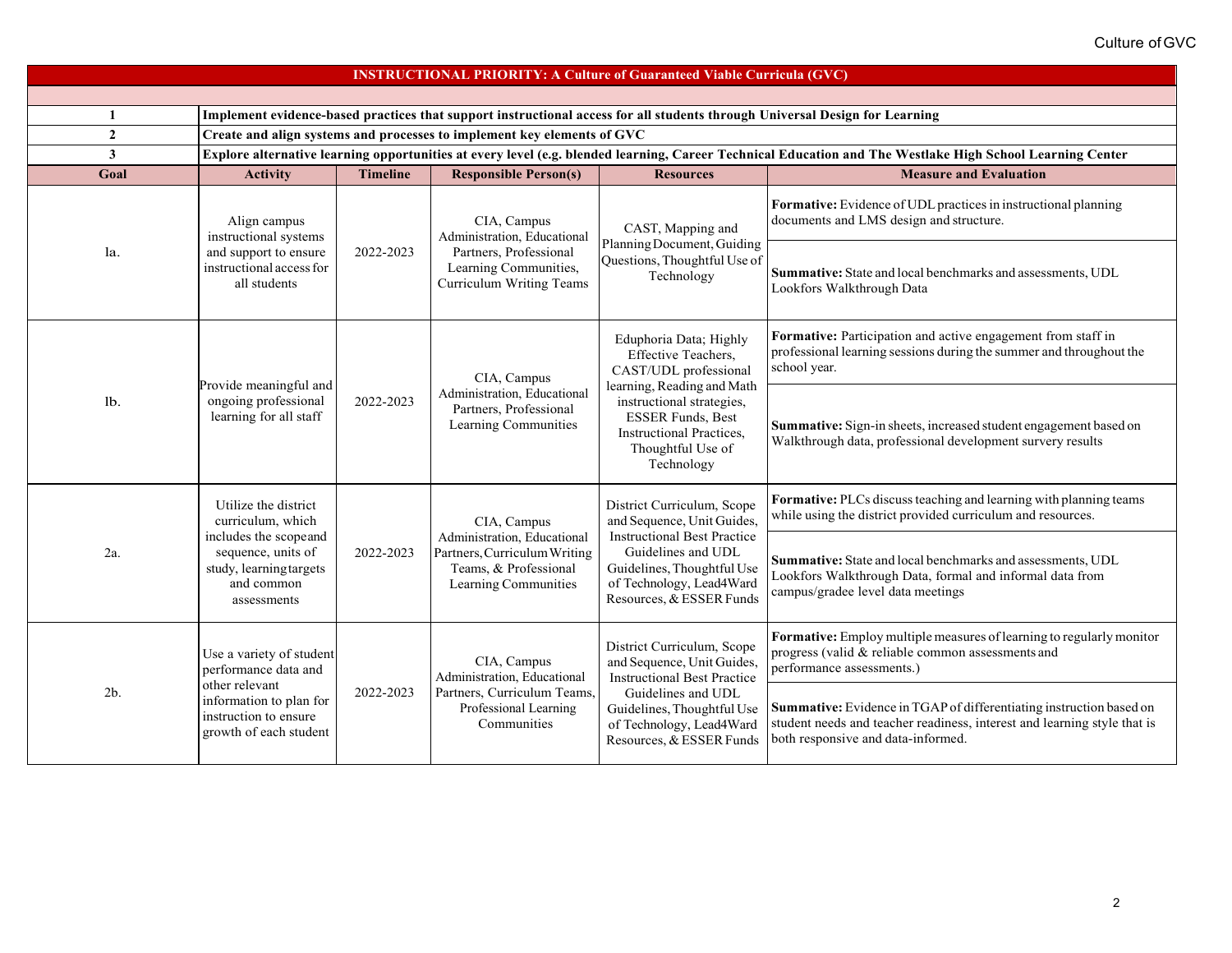|                                                                                                                                                                                        |                                                                                                                                                                                                                                      |                                                  | <b>INSTRUCTIONAL PRIORITY: A Culture of Guaranteed Viable Curricula (GVC)</b>                                               |                                                                                                                                                                                                            |                                                                                                                                                                                |  |  |  |
|----------------------------------------------------------------------------------------------------------------------------------------------------------------------------------------|--------------------------------------------------------------------------------------------------------------------------------------------------------------------------------------------------------------------------------------|--------------------------------------------------|-----------------------------------------------------------------------------------------------------------------------------|------------------------------------------------------------------------------------------------------------------------------------------------------------------------------------------------------------|--------------------------------------------------------------------------------------------------------------------------------------------------------------------------------|--|--|--|
|                                                                                                                                                                                        |                                                                                                                                                                                                                                      |                                                  |                                                                                                                             |                                                                                                                                                                                                            |                                                                                                                                                                                |  |  |  |
| 1                                                                                                                                                                                      | Implement evidence-based practices that support instructional access for all students through Universal Design for Learning                                                                                                          |                                                  |                                                                                                                             |                                                                                                                                                                                                            |                                                                                                                                                                                |  |  |  |
| $\overline{2}$                                                                                                                                                                         | Create and align systems and processes to implement key elements of GVC<br>Explore alternative learning opportunities at every level (e.g. blended learning, Career Technical Education and The Westlake High School Learning Center |                                                  |                                                                                                                             |                                                                                                                                                                                                            |                                                                                                                                                                                |  |  |  |
| $\mathbf{3}$                                                                                                                                                                           |                                                                                                                                                                                                                                      |                                                  |                                                                                                                             |                                                                                                                                                                                                            |                                                                                                                                                                                |  |  |  |
| Goal                                                                                                                                                                                   | <b>Activity</b>                                                                                                                                                                                                                      | <b>Timeline</b>                                  | <b>Responsible Person(s)</b>                                                                                                | <b>Resources</b>                                                                                                                                                                                           | <b>Measure and Evaluation</b>                                                                                                                                                  |  |  |  |
|                                                                                                                                                                                        | Provide meaningful and<br>authentic learning<br>activities to further                                                                                                                                                                |                                                  |                                                                                                                             |                                                                                                                                                                                                            | <b>Formative:</b> PLCs use identified process standards to design lessons<br>and/or units engaging students in discipline-based communication tasks.                           |  |  |  |
| 2c.                                                                                                                                                                                    | student achievement<br>and engagement in the<br>arts and humanities<br>through reading,<br>writing, literacy,<br>speaking, listening and<br>critical thinking, as<br>well as in STEM<br>through math and<br>science                  | 2022-2023                                        | CIA, Campus<br>Administration, Educational<br>Partners, Curriculum Writing<br>Teams, & Professional<br>Learning Communities | District Curriculum, Scope<br>and Sequence, Unit Guides,<br><b>Instructional Best Practice</b><br>Guidelines and UDL<br>Guidelines, Thoughtful Use<br>of Technology, Lead4Ward<br>Resources, & ESSER Funds | Summative: Students engage in discipline-based communication tasks<br>and receive feedback for growth via common rubrics.                                                      |  |  |  |
|                                                                                                                                                                                        | Provide additional<br>supports and monitor<br>progress for students                                                                                                                                                                  |                                                  | CIA, Campus Adminstraton,                                                                                                   |                                                                                                                                                                                                            | Formative: Class placement, benchmarking, progress monitoring<br>measures                                                                                                      |  |  |  |
| 2d                                                                                                                                                                                     | considered<br><b>Educational Partners,</b><br>2022-2023<br>economically<br>Teachers<br>disadvantaged to close<br>the achievement gap<br>and ensure growth                                                                            | ESSA (Every Student<br>Succeeds ACT) Equity Plan | Summative: STAAR data                                                                                                       |                                                                                                                                                                                                            |                                                                                                                                                                                |  |  |  |
|                                                                                                                                                                                        | Articulate the rationale                                                                                                                                                                                                             |                                                  |                                                                                                                             |                                                                                                                                                                                                            | Formative: Review of current programs to note current enrollment and<br>offerings.                                                                                             |  |  |  |
| 3a.                                                                                                                                                                                    | for launching a<br>program enrollment<br>audit, reviewpriorities<br>for the programs audit,<br>and which indicators of<br>the program<br>quality matter most.                                                                        | 2022-2023                                        | CIA, Secondary Campus<br>Administration, Educational<br>Partners, CTE Coordinator,<br><b>TLC Staff</b>                      | Skyward & Campus<br>Enrollment/Course Selection<br>Data, CTE Program of Study,<br><b>TLC</b> Enrollment Data                                                                                               | <b>Summative:</b> Post-review of audit to determine program strengths and<br>area(s) for growth. Feedback from unique audiences using qualitative and<br>quantitative metrics. |  |  |  |
| Articulate the rationale<br>for a student's course<br>interest survey, review<br>priorities for the<br>3 <sub>b</sub><br>survey, and which<br>indicators of the survey<br>matter most. |                                                                                                                                                                                                                                      |                                                  | Skyward & Campus                                                                                                            | <b>Formative:</b> Review of current programs to note current enrollment and<br>offerings.                                                                                                                  |                                                                                                                                                                                |  |  |  |
|                                                                                                                                                                                        | 2022-2023                                                                                                                                                                                                                            |                                                  | CIA, Secondary Campus<br>Administration, Educational<br>Partners, CTE Coordinator,<br><b>TLC Staff</b>                      | Enrollment/Course Selection<br>Data, CTE Program of Study,<br>TLC Enrollment Data, &<br><b>Survey Tool</b>                                                                                                 | Summative: Post-review of the survey to determine program strengths<br>and area(s) for growth. Feedback from unique audiences using qualitative<br>and quantitative metrics.   |  |  |  |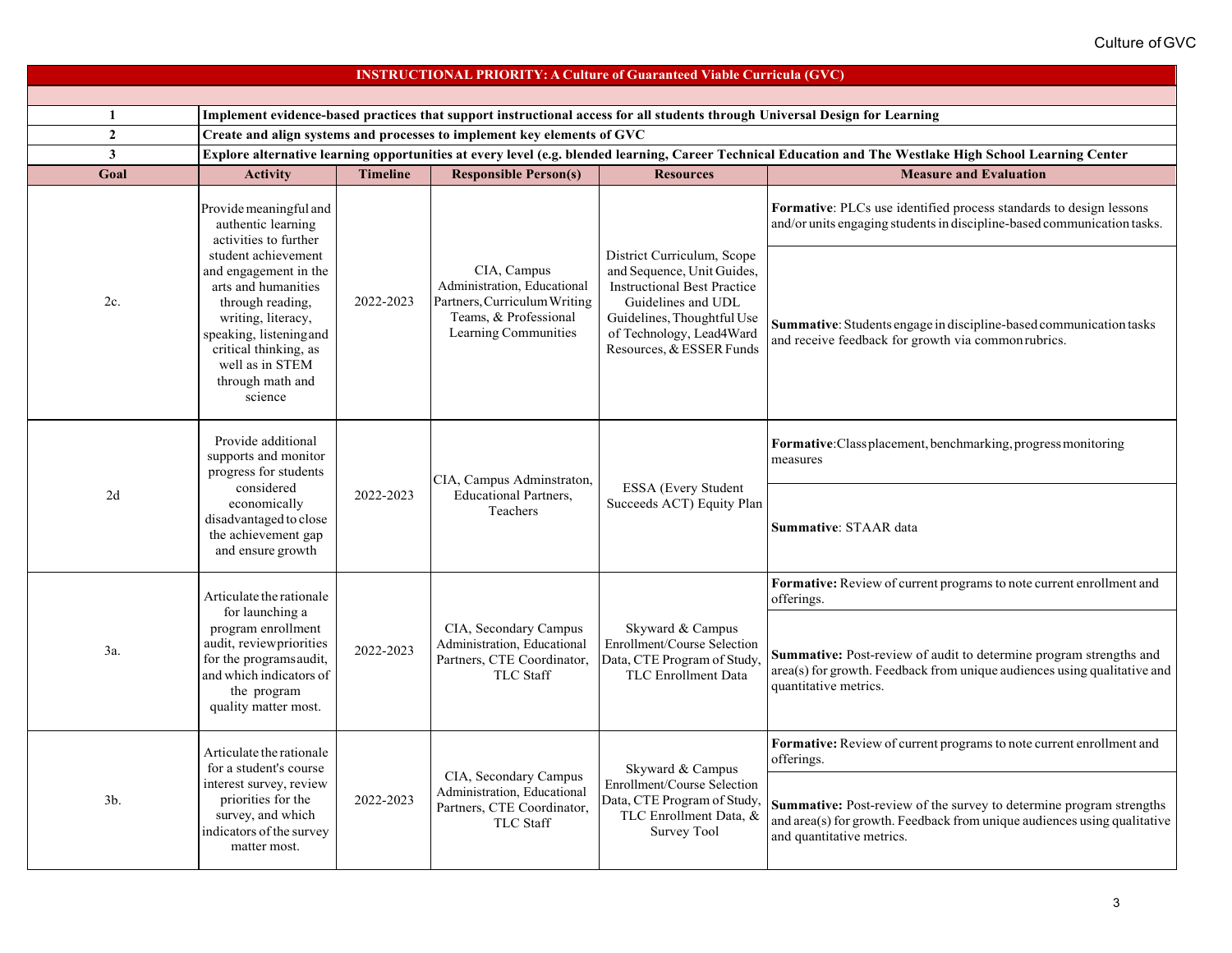| <b>INSTRUCTIONAL PRIORITY: Diversity, Equity and Inclusion</b> |                                                                                                                                                                                             |                                                                                     |                                                                                                               |                                                                                     |                                                                                                                                                                                                                                        |  |  |  |
|----------------------------------------------------------------|---------------------------------------------------------------------------------------------------------------------------------------------------------------------------------------------|-------------------------------------------------------------------------------------|---------------------------------------------------------------------------------------------------------------|-------------------------------------------------------------------------------------|----------------------------------------------------------------------------------------------------------------------------------------------------------------------------------------------------------------------------------------|--|--|--|
|                                                                |                                                                                                                                                                                             |                                                                                     |                                                                                                               |                                                                                     |                                                                                                                                                                                                                                        |  |  |  |
| 1                                                              |                                                                                                                                                                                             |                                                                                     | Create a shared understanding of DEI through leadership training to build capacity and support sustainability |                                                                                     |                                                                                                                                                                                                                                        |  |  |  |
| $\overline{2}$                                                 | Assess, monitor and work to modify the climate to ensure inclusivity for all staff and students                                                                                             |                                                                                     |                                                                                                               |                                                                                     |                                                                                                                                                                                                                                        |  |  |  |
| 3                                                              |                                                                                                                                                                                             | Develop a system of equity-focused restorative practices in support of all learners |                                                                                                               |                                                                                     |                                                                                                                                                                                                                                        |  |  |  |
| $\overline{\mathbf{4}}$                                        |                                                                                                                                                                                             |                                                                                     | Engage the broader community in a shared responsibility for DEI                                               |                                                                                     |                                                                                                                                                                                                                                        |  |  |  |
| 5                                                              |                                                                                                                                                                                             |                                                                                     |                                                                                                               |                                                                                     | Provide a framework for curriculum and instructional resources that are representative, inclusive of and accessible to ALL students                                                                                                    |  |  |  |
| 6                                                              |                                                                                                                                                                                             |                                                                                     | Increase personal growth and learning of students, staff, administrators and trustees to support DEI          |                                                                                     |                                                                                                                                                                                                                                        |  |  |  |
| $\overline{7}$                                                 |                                                                                                                                                                                             |                                                                                     |                                                                                                               |                                                                                     | Align DEI goals and their integration with Board policies, administrative procedures and the Eanes ISD Graduate/Staff Profile (WHEEL                                                                                                   |  |  |  |
| Goal                                                           | <b>Activity</b>                                                                                                                                                                             | <b>Timeline</b>                                                                     | <b>Responsible Person(s)</b>                                                                                  | <b>Resources</b>                                                                    | <b>Measure and Evaluation</b>                                                                                                                                                                                                          |  |  |  |
|                                                                | Provide support for<br>Equity teams on all                                                                                                                                                  |                                                                                     |                                                                                                               | ASCD, Five Practices of                                                             | Formative: Observation that Equity teams are moving forward<br>district/campus DEI goals around improving school climate                                                                                                               |  |  |  |
| la.                                                            | campuses in improving<br>school climate                                                                                                                                                     | 2022-2023                                                                           | CIA Department, Campus<br><b>Equity-Focused School</b><br>Leadership<br>Leadership                            | Summative: Students and staff report a greater sense of belonging and<br>acceptance |                                                                                                                                                                                                                                        |  |  |  |
|                                                                | Provide ongoing staff<br>development to district                                                                                                                                            |                                                                                     |                                                                                                               | Formative: Excellent participation in and engagement in staff<br>development        |                                                                                                                                                                                                                                        |  |  |  |
| lb.                                                            | leaders, including<br>district leadership,<br>campus leadership<br>(principals and assistant<br>principals), and<br><b>Educational Partners to</b><br>ensure capacity and<br>sustainability | 2022-2023                                                                           | CIA Department; Campus<br>Leadership, EPs, and Equity<br>teams                                                | Lessoncast                                                                          | Summative: District and campus leadership are prepared to support and<br>sustain DEI efforts at both the district and campus level, depending on<br>their role (likely measured qualitatively as data may be difficult to<br>quantify) |  |  |  |
|                                                                | Measure and monitor                                                                                                                                                                         |                                                                                     |                                                                                                               | ASCD, Five Practices of                                                             | Formative: Yearly climate assessment administered                                                                                                                                                                                      |  |  |  |
| 2a.                                                            | school climate around<br>DEI goals through<br>campus-based surveys                                                                                                                          | 2022-2023                                                                           | Equity teams                                                                                                  | Campus Principals, and<br>Equity-Focused School<br>Leadership                       | <b>Summative:</b> Climate assessments indicate that the campus is moving<br>forward in creating a climate the ensures inclusivity for all staff and<br>students                                                                        |  |  |  |
|                                                                | Conduct Student and                                                                                                                                                                         |                                                                                     | Campus Principals, and                                                                                        | Guiding questions, time for<br>meetings, mechanism for                              | Formative: Staff/student selected participants                                                                                                                                                                                         |  |  |  |
| 2 <sub>b</sub>                                                 | <b>Staff Focus Groups</b>                                                                                                                                                                   | 2022-2023<br>Equity teams                                                           |                                                                                                               | capturing and reporting<br>feedback                                                 | Summative: Data from Focus Groups indicates that the district and<br>campus climates are inclusive and welcoming                                                                                                                       |  |  |  |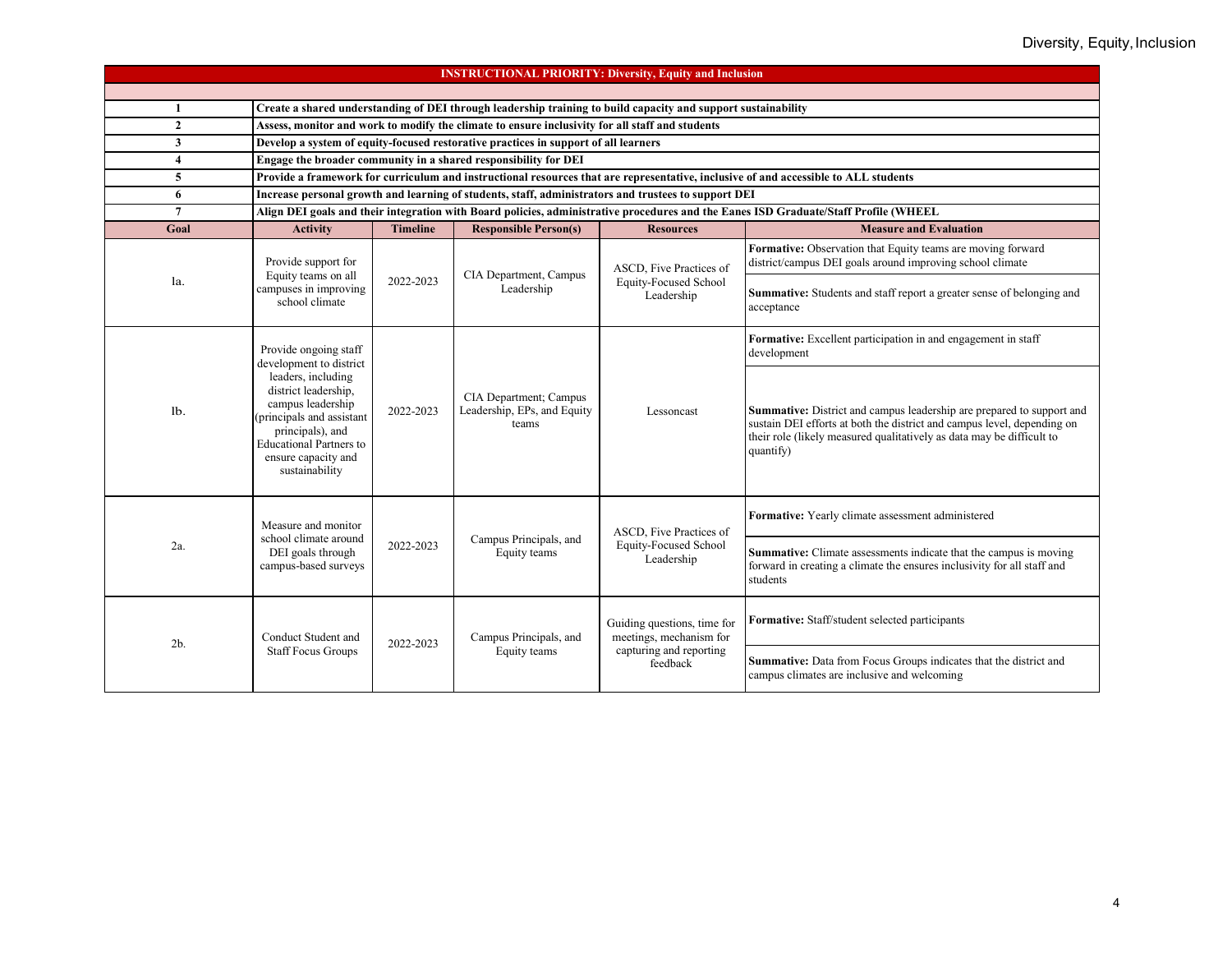| <b>INSTRUCTIONAL PRIORITY: Diversity, Equity and Inclusion</b> |                                                                                                                                                                                                                  |                 |                                                                                                      |                                                      |                                                                                                                                                                                                                                     |  |  |  |
|----------------------------------------------------------------|------------------------------------------------------------------------------------------------------------------------------------------------------------------------------------------------------------------|-----------------|------------------------------------------------------------------------------------------------------|------------------------------------------------------|-------------------------------------------------------------------------------------------------------------------------------------------------------------------------------------------------------------------------------------|--|--|--|
|                                                                |                                                                                                                                                                                                                  |                 |                                                                                                      |                                                      |                                                                                                                                                                                                                                     |  |  |  |
| 1<br>$\overline{2}$                                            | Create a shared understanding of DEI through leadership training to build capacity and support sustainability<br>Assess, monitor and work to modify the climate to ensure inclusivity for all staff and students |                 |                                                                                                      |                                                      |                                                                                                                                                                                                                                     |  |  |  |
| 3                                                              |                                                                                                                                                                                                                  |                 | Develop a system of equity-focused restorative practices in support of all learners                  |                                                      |                                                                                                                                                                                                                                     |  |  |  |
| $\overline{\mathbf{4}}$                                        |                                                                                                                                                                                                                  |                 | Engage the broader community in a shared responsibility for DEI                                      |                                                      |                                                                                                                                                                                                                                     |  |  |  |
| 5                                                              |                                                                                                                                                                                                                  |                 |                                                                                                      |                                                      | Provide a framework for curriculum and instructional resources that are representative, inclusive of and accessible to ALL students                                                                                                 |  |  |  |
| 6                                                              |                                                                                                                                                                                                                  |                 | Increase personal growth and learning of students, staff, administrators and trustees to support DEI |                                                      |                                                                                                                                                                                                                                     |  |  |  |
| $\overline{7}$                                                 |                                                                                                                                                                                                                  |                 |                                                                                                      |                                                      | Align DEI goals and their integration with Board policies, administrative procedures and the Eanes ISD Graduate/Staff Profile (WHEEL                                                                                                |  |  |  |
| Goal                                                           | <b>Activity</b>                                                                                                                                                                                                  | <b>Timeline</b> | <b>Responsible Person(s)</b>                                                                         | <b>Resources</b>                                     | <b>Measure and Evaluation</b>                                                                                                                                                                                                       |  |  |  |
| 3                                                              | Development of clear<br>expectations around the<br>way we interact with<br>one another and how<br>we handle situations<br>where any such<br>expectations are<br>unfulfilled                                      | 2022-2023       | Campus Principals, General<br>Counsel, Student<br>Representatives                                    | Policy Documents,<br>Restorative practices           | Formative / Summative: Expectations and systems in place that support<br>students and have a restorative practice approach                                                                                                          |  |  |  |
| 4                                                              | Continue to engage the<br>community in the DEI<br>work                                                                                                                                                           | 2022-2023       | CIA Department, Campus<br>Principals                                                                 | Time                                                 | Formative / Summative: Multiple opportunities for the community to<br>participate in DEI-related topics and discussions through Small Group<br>Conversations, book studies, speakers, etc.                                          |  |  |  |
| 5a.                                                            | Develop a plan for and<br>begin the process of<br>reviewing current<br>curriculum through a<br>DEI lens                                                                                                          | 2022-2023       | CIA Department, Campus<br>Administration, EPs, Adult<br><b>Transition Services Center</b>            | District Curriculum<br>Resources, Lessoncast         | Formative: Leadership is engaging in curriculum conversations<br>Summative: Existing curriculum and resources that a) support broader<br>DEI goal of improving classroom and school climate and b) provide<br>multiple perspectives |  |  |  |
| 5b.                                                            | Develop a plan for the<br>use of curriculum<br>resources around DEI                                                                                                                                              | 2022-2023       | CIA Department, EPs                                                                                  | Lessoncast                                           | Formative / Summative: Development of a plan that provides guidelines<br>for staff and Equity teams in the selection of resources supporting DEI<br>work                                                                            |  |  |  |
| 6a.                                                            | Ongoing opportunities<br>for learning for EISD<br>Board of Trustees,<br>district/campus leaders,<br>staff, and all students                                                                                      | 2022-2023       | Curriculum Department,<br>Campus Principals, Board of<br>Trustees, Students                          | Community<br>resources/organizations,<br>Lessoncast  | Formative / Summative: Evidence of book studies, speakers, etc., that<br>deepen the learning of all constituents around DEI                                                                                                         |  |  |  |
| 6b.                                                            | Create an onboarding<br>system for all new staff<br>and Board members<br>around DEI learning                                                                                                                     | 2022-2023       | Human Resources<br>Department, CIA<br>Department                                                     | Policy Documents, CIA<br><b>Curricular Documents</b> | Formative / Summative: New staff understand the district goals around<br>DEI and are beginning to develop an understanding of DEI concepts                                                                                          |  |  |  |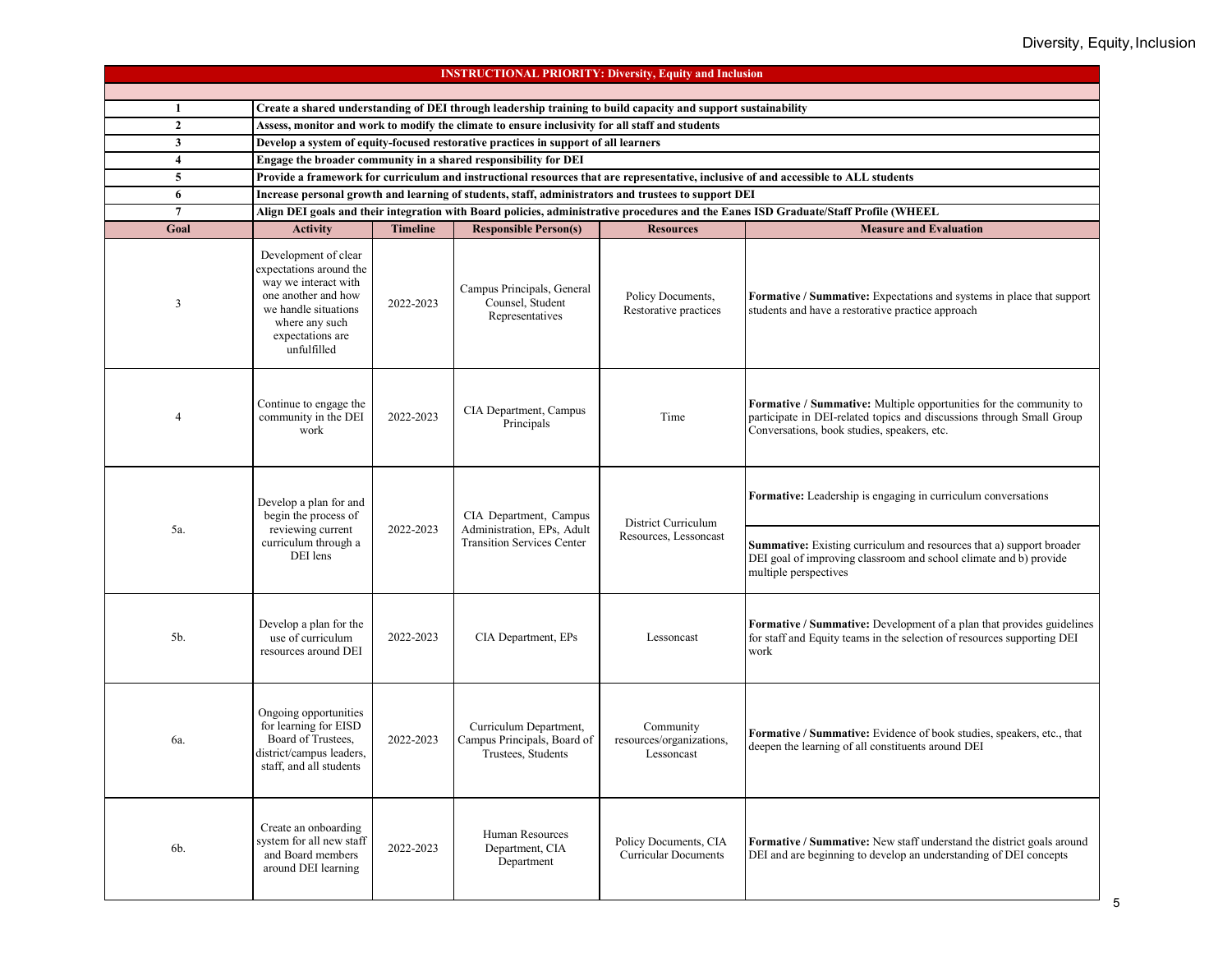|                |                                                                                                                                                       |                 | <b>INSTRUCTIONAL PRIORITY: Diversity, Equity and Inclusion</b>                                                |                        |                                                                                                                                                                                                |
|----------------|-------------------------------------------------------------------------------------------------------------------------------------------------------|-----------------|---------------------------------------------------------------------------------------------------------------|------------------------|------------------------------------------------------------------------------------------------------------------------------------------------------------------------------------------------|
|                |                                                                                                                                                       |                 |                                                                                                               |                        |                                                                                                                                                                                                |
|                |                                                                                                                                                       |                 | Create a shared understanding of DEI through leadership training to build capacity and support sustainability |                        |                                                                                                                                                                                                |
| $\overline{2}$ |                                                                                                                                                       |                 | Assess, monitor and work to modify the climate to ensure inclusivity for all staff and students               |                        |                                                                                                                                                                                                |
| 3              |                                                                                                                                                       |                 | Develop a system of equity-focused restorative practices in support of all learners                           |                        |                                                                                                                                                                                                |
| 4              |                                                                                                                                                       |                 | Engage the broader community in a shared responsibility for DEI                                               |                        |                                                                                                                                                                                                |
| 5              |                                                                                                                                                       |                 |                                                                                                               |                        | Provide a framework for curriculum and instructional resources that are representative, inclusive of and accessible to ALL students                                                            |
| 6              |                                                                                                                                                       |                 | Increase personal growth and learning of students, staff, administrators and trustees to support DEI          |                        |                                                                                                                                                                                                |
|                |                                                                                                                                                       |                 |                                                                                                               |                        | Align DEI goals and their integration with Board policies, administrative procedures and the Eanes ISD Graduate/Staff Profile (WHEEL                                                           |
| Goal           | <b>Activity</b>                                                                                                                                       | <b>Timeline</b> | <b>Responsible Person(s)</b>                                                                                  | <b>Resources</b>       | <b>Measure and Evaluation</b>                                                                                                                                                                  |
| 7a             | Work with General<br>Counsel to review new<br>and current campus and<br>district policies and<br>procedures to ensure<br>they align with DEI<br>goals | 2022-2023       | CIA Department, Campus<br>Principals, General Counsel                                                         | Policy Documents, TASB | <b>Formative / Summative:</b> EISD Policies and Procedures are aligned with<br>DEI goals                                                                                                       |
| 7b.            | Continue to<br>communicate the<br>connections between<br>the WHEEL and<br>Graduate Profile to DEI<br>goals to ensure<br>alignment with DEI<br>goals   | 2022-2023       | CIA Department, Campus<br>Principals                                                                          | Time                   | <b>Formative / Summative:</b> Clear messaging and understanding by the<br>community (https://www.eanesisd.net/district/graduateprofile), including<br>families without children in our schools |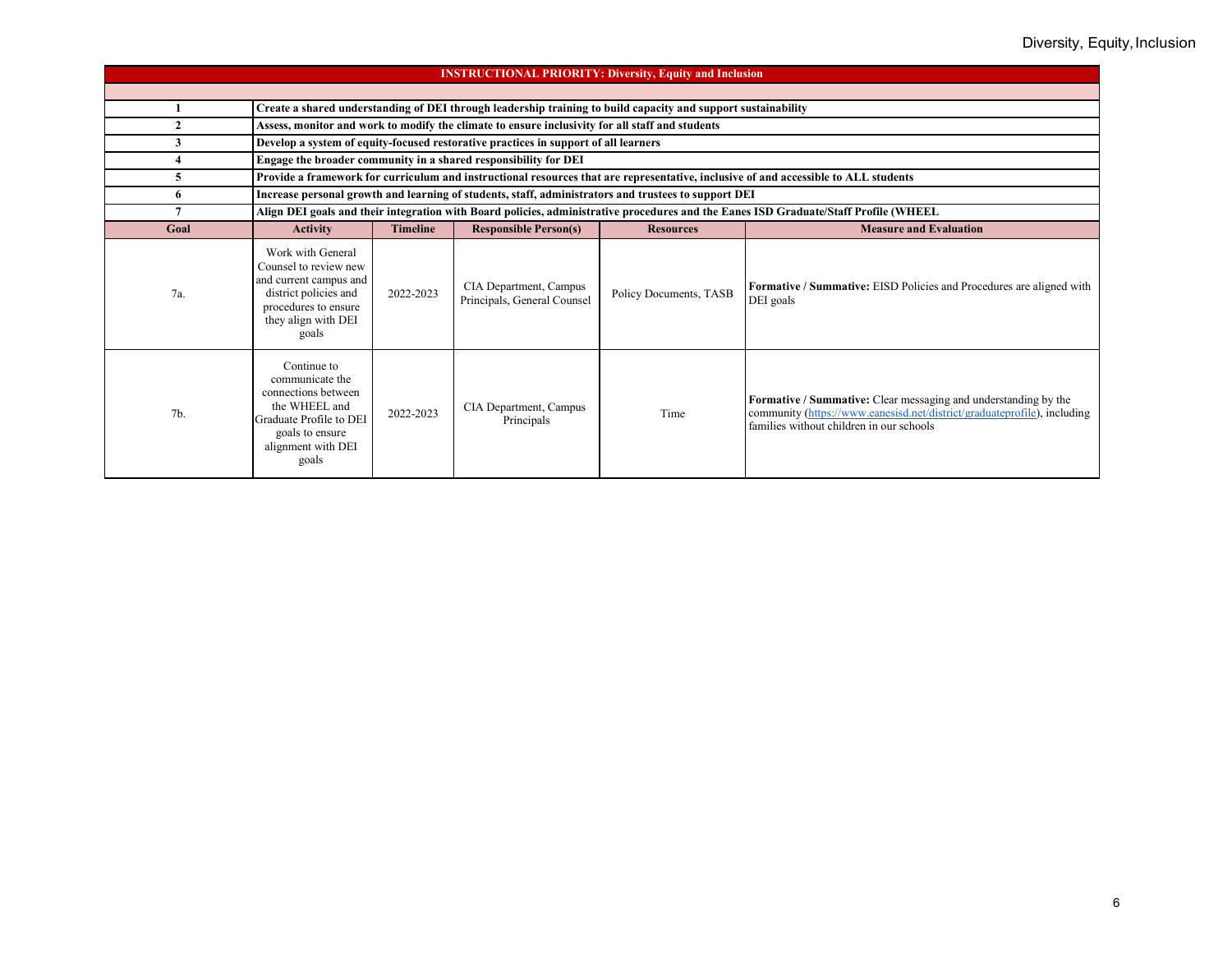| <b>INSTRUCTIONAL PRIORITY: Student Support</b> |                                                                                                                 |                 |                                                                                                                                    |                                                                                                                                   |                                                                                                                                                                                                                    |  |  |
|------------------------------------------------|-----------------------------------------------------------------------------------------------------------------|-----------------|------------------------------------------------------------------------------------------------------------------------------------|-----------------------------------------------------------------------------------------------------------------------------------|--------------------------------------------------------------------------------------------------------------------------------------------------------------------------------------------------------------------|--|--|
|                                                |                                                                                                                 |                 |                                                                                                                                    |                                                                                                                                   |                                                                                                                                                                                                                    |  |  |
| I                                              | <b>Expand Counseling Services</b>                                                                               |                 |                                                                                                                                    |                                                                                                                                   |                                                                                                                                                                                                                    |  |  |
|                                                |                                                                                                                 |                 | Apply evidence-based approaches to support the mental health, social well-being, resilience and academic growth of all students    |                                                                                                                                   |                                                                                                                                                                                                                    |  |  |
| $\overline{2}$                                 | and access to supports and services                                                                             |                 |                                                                                                                                    |                                                                                                                                   | Utilize the comprehensive school counseling program, curricular resources and community partnerships to increase awareness of student safety, including suicide prevention                                         |  |  |
| 3                                              |                                                                                                                 |                 | Expand opportunities for families in the areas of academic and mental health support                                               |                                                                                                                                   |                                                                                                                                                                                                                    |  |  |
| $\mathbf{I}$                                   | <b>Enhance Multi-Tiered Systems of Support</b>                                                                  |                 |                                                                                                                                    |                                                                                                                                   |                                                                                                                                                                                                                    |  |  |
|                                                |                                                                                                                 |                 |                                                                                                                                    |                                                                                                                                   | Streamline processes to increase consistency throughout the district in student support programs (SST, RT!, Dyslexia, §504, ESL) to promote early intervention                                                     |  |  |
| $\overline{2}$                                 |                                                                                                                 |                 | Incorporate data analysis into new screening and identification measures to better align instruction and services                  |                                                                                                                                   |                                                                                                                                                                                                                    |  |  |
| $\mathfrak{Z}$                                 |                                                                                                                 |                 | Provide additional training for staff in supporting students with dyslexia, served through ESL and identified as twice exceptional |                                                                                                                                   |                                                                                                                                                                                                                    |  |  |
| Ш                                              | <b>Uphold the Value of Special Education</b>                                                                    |                 |                                                                                                                                    |                                                                                                                                   |                                                                                                                                                                                                                    |  |  |
|                                                |                                                                                                                 |                 |                                                                                                                                    |                                                                                                                                   | Analyze and allocate resources, staff and instructional delivery models to promote efficiency within the special education program to ensure growth of students with disabilities                                  |  |  |
| 2                                              |                                                                                                                 |                 |                                                                                                                                    |                                                                                                                                   | Expand curricular resources, research-based instructional strategies and assessment tools to enhance learning opportunities to ensure growth of students with disabilities                                         |  |  |
| $\overline{\mathbf{3}}$                        |                                                                                                                 |                 | Address recommendations in the Special Education Department Action Plan                                                            |                                                                                                                                   |                                                                                                                                                                                                                    |  |  |
| $\overline{4}$                                 |                                                                                                                 |                 | Provide opportunities in all extra and co-curricular activities for students with disabilities                                     |                                                                                                                                   |                                                                                                                                                                                                                    |  |  |
| Goal                                           | <b>Activity</b>                                                                                                 | <b>Timeline</b> | <b>Responsible Person(s)</b>                                                                                                       | <b>Resources</b>                                                                                                                  | <b>Measure and Evaluation</b>                                                                                                                                                                                      |  |  |
| T                                              | <b>Expand Counseling Services</b>                                                                               |                 |                                                                                                                                    |                                                                                                                                   |                                                                                                                                                                                                                    |  |  |
| $\rm{a}$                                       | Provide guidance,<br>individual planning,                                                                       | 2022-2023       | Coord. of Counseling $&$                                                                                                           | Texas Model, ASCA<br>Mindsets and Behaviors.<br>SEL, Counselors, Support<br>varied counseling resource<br>Counselors<br>materials | Formative: Direct student lessons, needs assessment (students, staff,<br>parents), group counseling, need-based workshops, accessible<br>materials/resources                                                       |  |  |
|                                                | responsive services,<br>and system support                                                                      |                 |                                                                                                                                    |                                                                                                                                   | Summative: Counseling Guidance Program (intrapersonal skills,<br>interpersonal skills, post-secondary planning and career readiness,<br>personal health and safety), calendar/schedule of visits, Skyward tracking |  |  |
|                                                | Support<br>implementation of                                                                                    |                 | Coord. of Counseling &<br>SEL, Counselors, Support                                                                                 |                                                                                                                                   | Formative: Direct and imbedded lessons about trustworthiness,<br>responsibility, caring, and good citizenship                                                                                                      |  |  |
| $\mathbf b$                                    | character traits<br>education                                                                                   | 2022-2023       | 9 TAC Chapter 20, A;<br>Counselors, Campus<br>Second Step<br>Administrators, Campus<br>teachers                                    |                                                                                                                                   | <b>Summative:</b> Participation in discussion and/or learning tasks that show<br>comprehension; discipline data, restorative meetings; bullying reports;<br>Quick Report                                           |  |  |
| $\mathbf c$                                    | Provide professional<br>development on how<br>anxiety impacts<br>learning and trauma-<br>informed strategies to | 2022-2023       | Coord. of Counseling &<br>SEL, Counselors, Support<br>Counselors                                                                   | Jessica Minahan webinar and<br>book, The Child Mind<br>Institute                                                                  | Formative: Professional development targeting anxiety in the classroom                                                                                                                                             |  |  |
|                                                | mitigate impacts in the<br>classroom                                                                            |                 |                                                                                                                                    | Summative: Professional learning documentation; Skyward tracking                                                                  |                                                                                                                                                                                                                    |  |  |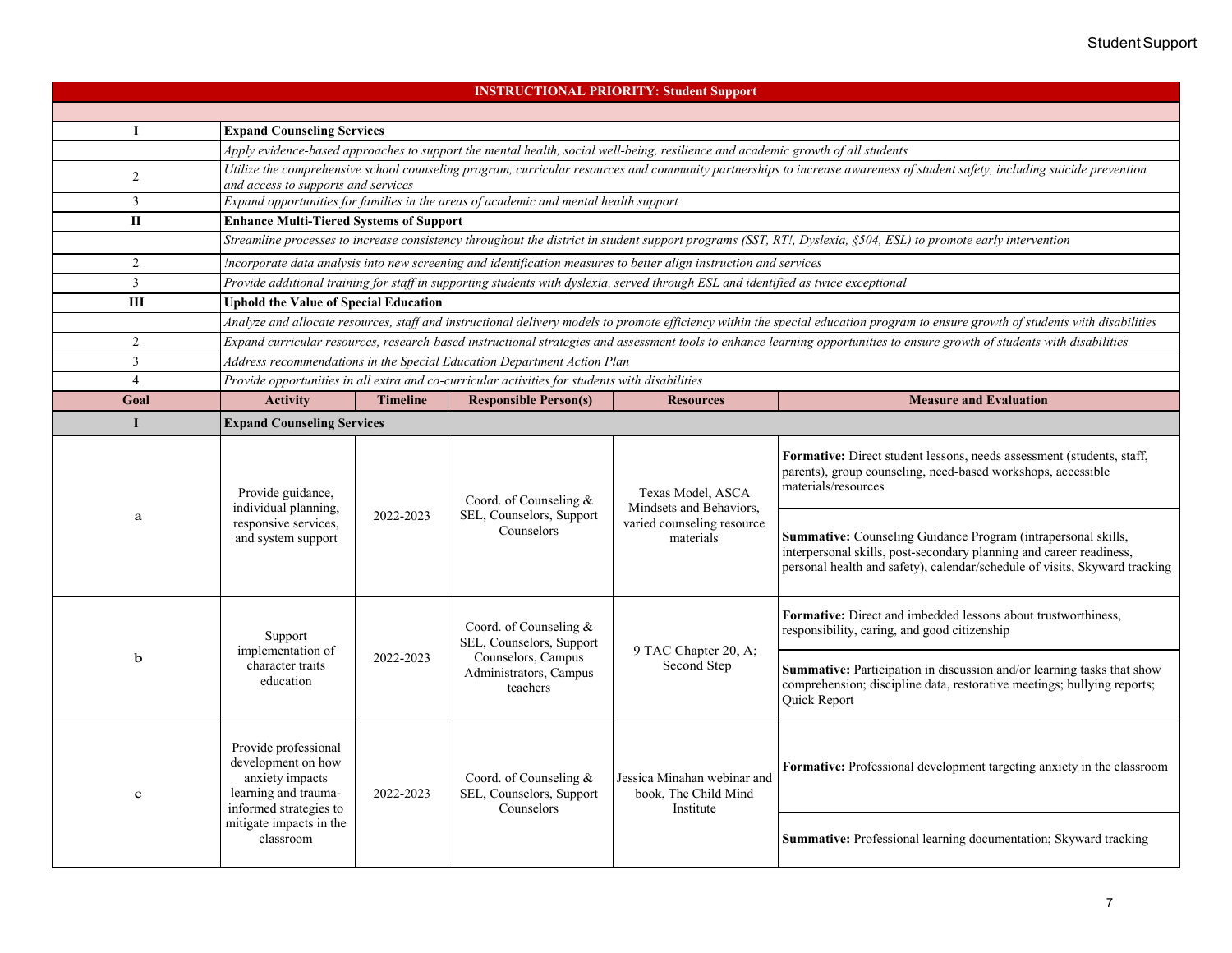| Support<br>2a                                                                                                                                                                                             | implementation of SB 9                                                                                                                                                                                                                                                                                                                                                     |                                                                                                           |                                                                  |                                                                                                                                                                                         | <b>Formative:</b> Direct student lessons                                                                                                                           |
|-----------------------------------------------------------------------------------------------------------------------------------------------------------------------------------------------------------|----------------------------------------------------------------------------------------------------------------------------------------------------------------------------------------------------------------------------------------------------------------------------------------------------------------------------------------------------------------------------|-----------------------------------------------------------------------------------------------------------|------------------------------------------------------------------|-----------------------------------------------------------------------------------------------------------------------------------------------------------------------------------------|--------------------------------------------------------------------------------------------------------------------------------------------------------------------|
|                                                                                                                                                                                                           | (educating students<br>about dating violence,<br>family, violence, and<br>child abuse) in middle<br>and high school                                                                                                                                                                                                                                                        | 2022-2023                                                                                                 | Coord. of Counseling &<br>SEL, Counselors, Support<br>Counselors | TEA resources, Center for<br><b>Child Protection</b>                                                                                                                                    | Summative: Documentation of lesson delivery by Eanes staff or third-<br>party presenter                                                                            |
|                                                                                                                                                                                                           | Provide suicide<br>prevention guidance,                                                                                                                                                                                                                                                                                                                                    |                                                                                                           | Coord. of Counseling &                                           | Region 13, Texas Health &                                                                                                                                                               | Formative: Direct lessons, indirect and direct resource sharing                                                                                                    |
| 2 <sub>b</sub>                                                                                                                                                                                            | including building<br>resiliency and<br>encouraging<br>belongingness                                                                                                                                                                                                                                                                                                       | 2022-2023                                                                                                 | SEL, Counselors, Support<br>Counselors                           | Human Services, The<br>Columbia Lighhouse Project,<br><b>SAMHSA</b>                                                                                                                     | Summative: Documentation of suicide risk assessments; guidance lesson<br>calendar                                                                                  |
| Continue to implement,<br>monitor and update<br>District policies around<br>emotional safety of<br>students (Bullying,<br>2c<br>Discriminiation.<br>Harassment,<br>Retaliation, Abuse and<br>Maltreatment |                                                                                                                                                                                                                                                                                                                                                                            | Campus Administrators,                                                                                    | Specific Board Policies FFH,<br>FFI & FFG, Safe Schools          | Formative: Professional learning logs through Safe Schools, Restorative<br>Meetings, Quick Tip/Gaggle Alerts, IEP goals and objectives, Stay Away<br>Agreements, Bullying Documentation |                                                                                                                                                                    |
|                                                                                                                                                                                                           |                                                                                                                                                                                                                                                                                                                                                                            | $2022 - 2023$                                                                                             | General Counsel, CIA<br>Directors                                | Modules: Bullying,<br>Discrimination, Child Abuse                                                                                                                                       | Summmative: Student Handbooks/Code of Conduct, Board<br>Policies/Regulations, Analysis of bullying complaints, Office Referrals,<br><b>Disciplinary Placements</b> |
|                                                                                                                                                                                                           | Enhance and expand<br>evidence-based<br>practices regarding the<br>emotional safety of<br>students through staff<br>CIA Department, Campus<br>professional learning<br>Administration, Counselors,<br>$2022 - 2023$<br>2d<br>and direct support to<br><b>LSSPs</b><br>students (ie suicide<br>prevention,<br>conflict/violence<br>prevention, and trauma-<br>informed care | Board Policy FFBA, Safe<br>Schools Modules: Youth<br>Suicide & Trauma-Informed<br>Practices, Professional | Formative: Professional Learning Rosters                         |                                                                                                                                                                                         |                                                                                                                                                                    |
|                                                                                                                                                                                                           |                                                                                                                                                                                                                                                                                                                                                                            |                                                                                                           |                                                                  | Learning Materials: Mental<br>Health First Aid, SAMA,<br>Restorative Practices,<br><b>Community Agencies</b>                                                                            | Summative: Restorative meetings/practices, Referrals to outside<br>agencies, Special Education/§504 Referrals                                                      |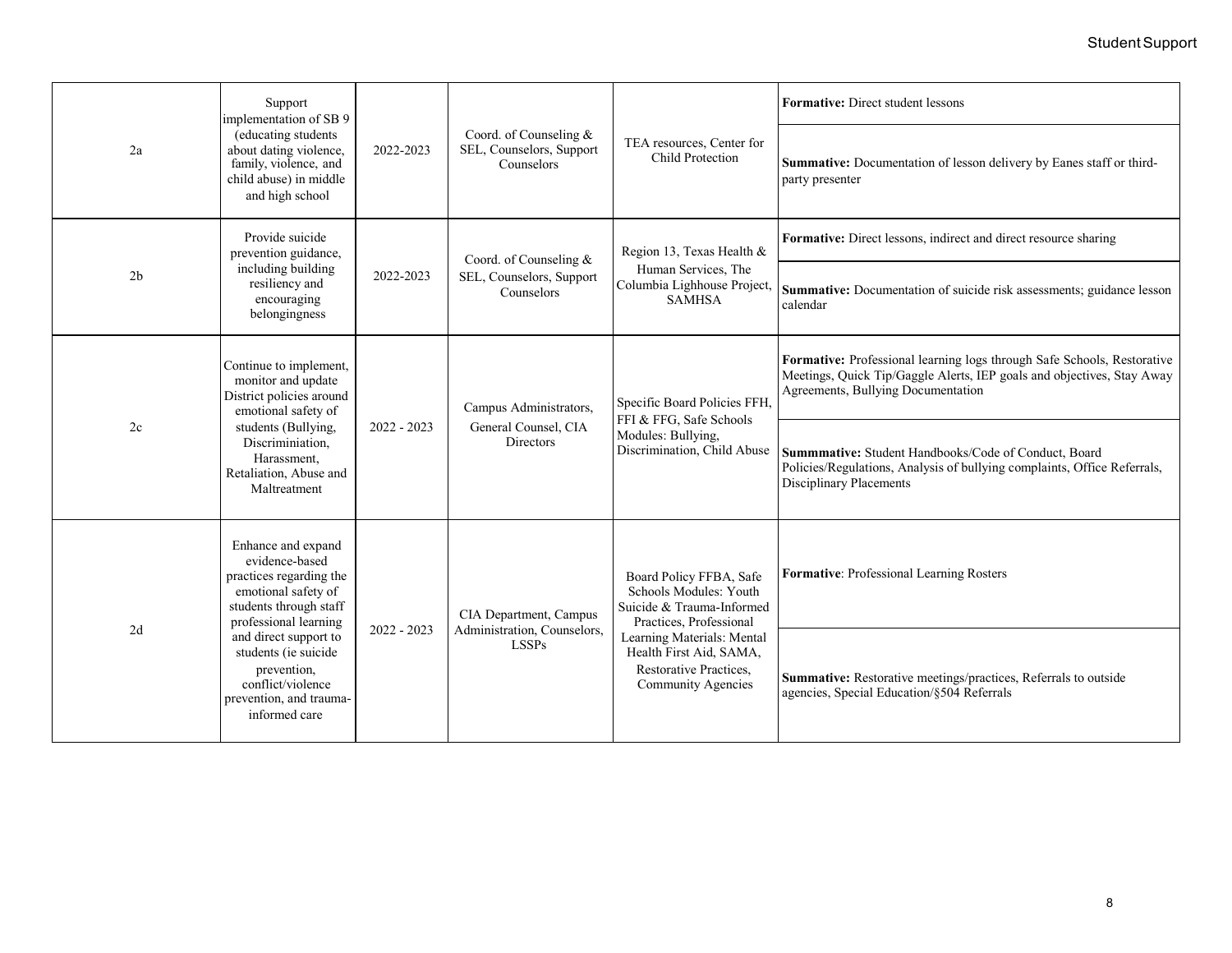| 3a             | Refer students needing<br>therapeutic support to<br><b>TCHATT</b>      | 2022-2023 | Coord. of Counseling &<br>SEL, High School Support<br><b>Counselors</b> | Dell Medical School                                    | <b>Formative:</b> Virtual therapy sessions                                                                              |
|----------------|------------------------------------------------------------------------|-----------|-------------------------------------------------------------------------|--------------------------------------------------------|-------------------------------------------------------------------------------------------------------------------------|
|                |                                                                        |           |                                                                         |                                                        | Summative: Data from support counselors and Dell Medical School<br>contact                                              |
| 3 <sub>b</sub> | Connect families to                                                    | 2022-2023 | Coord. of Counseling &<br>SEL, Counselors, Support<br><b>Counselors</b> | NAMT Central Texas, Austin<br><b>Family Counseling</b> | Formative: Pilot Eanes-specific parent peer support group; access to<br>AFC family sessions for students placed at DAEP |
|                | mental health support                                                  |           |                                                                         |                                                        | <b>Summative:</b> Data from NAMT and AFC; referrals to outisde<br>organizations/agencies/providers                      |
| 3c             | Provide parent<br>education on academic<br>and mental health<br>topics | 2022-2023 | Coord. of Counseling &<br>SEL, Counselors, Support<br><b>Counselors</b> | Community organizations,<br>college representatives    | Formative: Parent nights, Speaker Series                                                                                |
|                |                                                                        |           |                                                                         |                                                        | <b>Summative:</b> Attendance logs                                                                                       |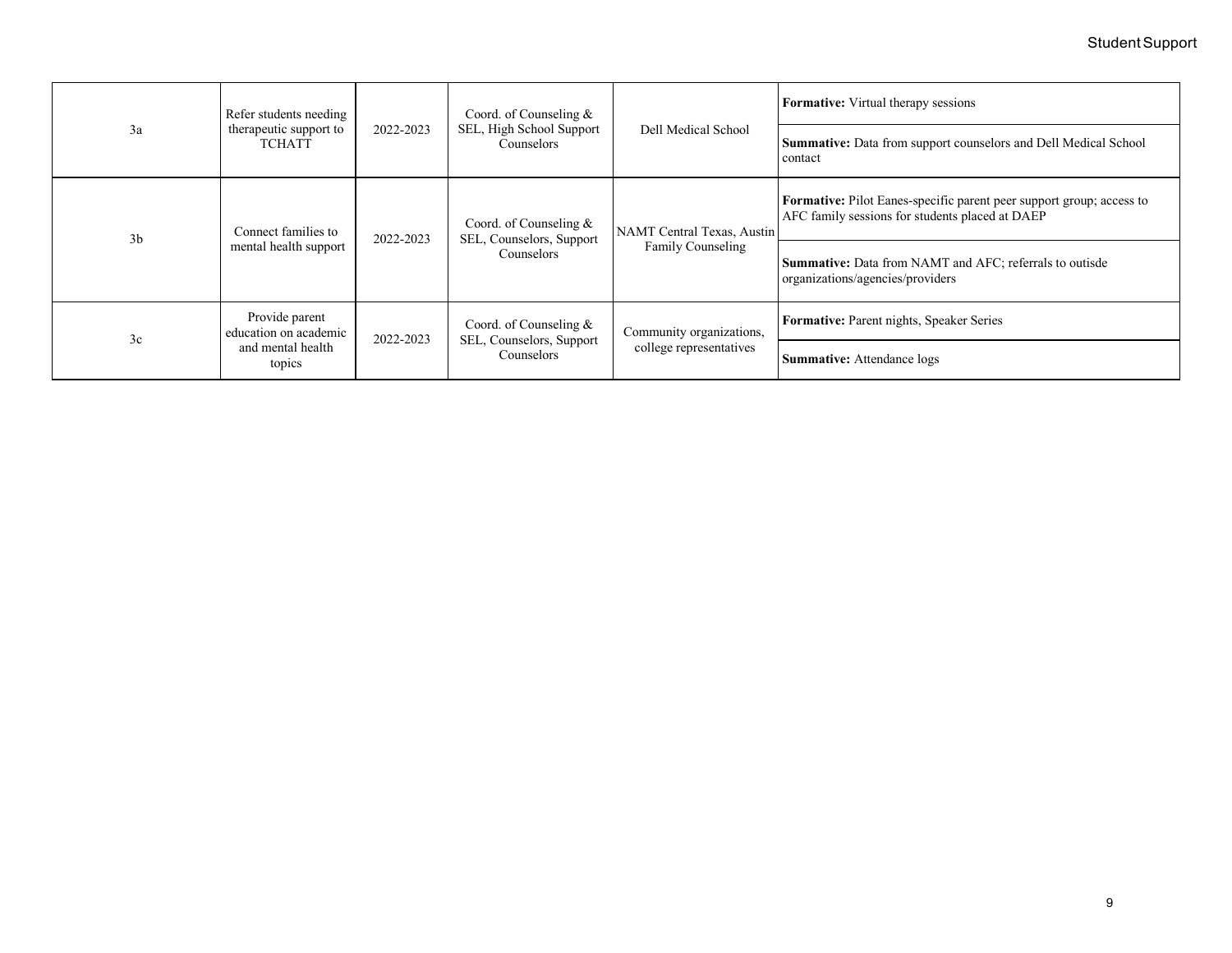| $\mathbf{I}$   |                                                                                                                              | <b>Enhance Multi-Tiered Systems of Support</b>          |                                                                  |                                                                          |                                                                                                                                                                                                                           |  |  |
|----------------|------------------------------------------------------------------------------------------------------------------------------|---------------------------------------------------------|------------------------------------------------------------------|--------------------------------------------------------------------------|---------------------------------------------------------------------------------------------------------------------------------------------------------------------------------------------------------------------------|--|--|
| la             | Provide guidance and<br>Director of Student Support<br>support for §504<br>Services, Campus<br>Coordinators and<br>2022-2023 | §504 and SST Guidebooks,<br>§504/IDEA eligibility, §504 | Formative: Quarterly §504 Coordinator meetings, Campus data      |                                                                          |                                                                                                                                                                                                                           |  |  |
|                | <b>Student Support Team</b><br>SST) Committees                                                                               |                                                         | Administration, Educational<br>Partners                          | Google Site, SST Flowchart,<br>teacher/parent feedback                   | Summative: Updated process documents, PEIMS Student Rosters,<br>Referral logs                                                                                                                                             |  |  |
|                | Streamline GVC<br>resources in Tier 2                                                                                        |                                                         | Director of Student Support                                      | Campus Data, Progress                                                    | Formative: Tier 2 Progress Monitoring, Intervention tracking and<br>monitoring system, monthly CSS meetings                                                                                                               |  |  |
| 1 <sub>b</sub> | Intervention (RTI) to<br>increase student<br>achievement                                                                     | 2022-2023                                               | Services, Campus<br>Administration, CSS Staff                    | Monitoring, Intervention<br>programs                                     | Summative: District and Tier 2 Benchmarks, MAP, Reading Inventories:<br>mCLASS (K-2), TMFSA (7th)                                                                                                                         |  |  |
|                | Review and Analyze<br>Dyslexia Screening                                                                                     |                                                         | CIA Department, Campus                                           | CIA, Campus<br>Administration, CSS Staff,<br><b>Educational Partners</b> | Formative: Tier 1 and Tier 2 Progress Monitoring, PEIMS Student<br>Rosters                                                                                                                                                |  |  |
| 1c             | Measures and Reading<br>Inventorties to promote<br>early intervention                                                        | 2022-2023                                               | Administration, CSS Staff,<br><b>Educational Partners</b>        |                                                                          | Summative: District and Tier 2 Benchmarks, MAP, mCLASS (K-2),<br>F&P Reading Assessments                                                                                                                                  |  |  |
| 1 <sub>d</sub> | Develop process<br>documents outlining<br>Director of Student Support                                                        | Dyslexia Handbook,<br>Regional Service Center           | <b>Formative:</b> Flow chart/narrative information               |                                                                          |                                                                                                                                                                                                                           |  |  |
|                | dysleixa<br>referral/evaluation<br>process                                                                                   |                                                         | 2022-2023<br>Webinars/Guidance<br>Services & LSSPS<br>Documents  |                                                                          | Summative: Campus and parental referrals for dyslexia work flow<br>process evalution                                                                                                                                      |  |  |
| 1e             | Increase support for<br>EB/ESL identification<br>process and support                                                         | 2022-2023                                               | Director of Student Support<br>Services, Campus                  | LAS Links, TELPAS,<br>IOWA, Region 13<br>Professional Learning           | Formative: Campus Data, Students demonstrate English acquisition<br>progress in listening, speaking, reading and writing as measured by the<br>Proficiency Level Descriptors, EB Support Nights, PEIMS Student<br>Rosters |  |  |
|                | services                                                                                                                     |                                                         | Administration, CSS Staff,                                       | Community                                                                | Summative: LAS Links, TELPAS, & STAAR scores; EB<br>Reclassification Data, student growth in second language acquisition                                                                                                  |  |  |
|                | Track and analyze                                                                                                            |                                                         | Special Education<br>Administration, Director of                 | Texas Dyslexia Handbook,<br>mCLASS, TMFSA, FIIE                          | Formative: Referal logs, §504/IDEA Services, Dyslexia Services<br>Rosters, PEIMS data, Dyslexia & Related Disorders Awareness Night                                                                                       |  |  |
| 2a             | Dyslexia Evaluation<br>Process and Services                                                                                  | 2022-2023                                               | Student Support Services,<br>Campus Administration, CSS<br>Staff | Referrals, §504/IDEA<br>eligibility, RTI/SPED<br>Services                | <b>Summative:</b> State Performance Plan Indicator 11                                                                                                                                                                     |  |  |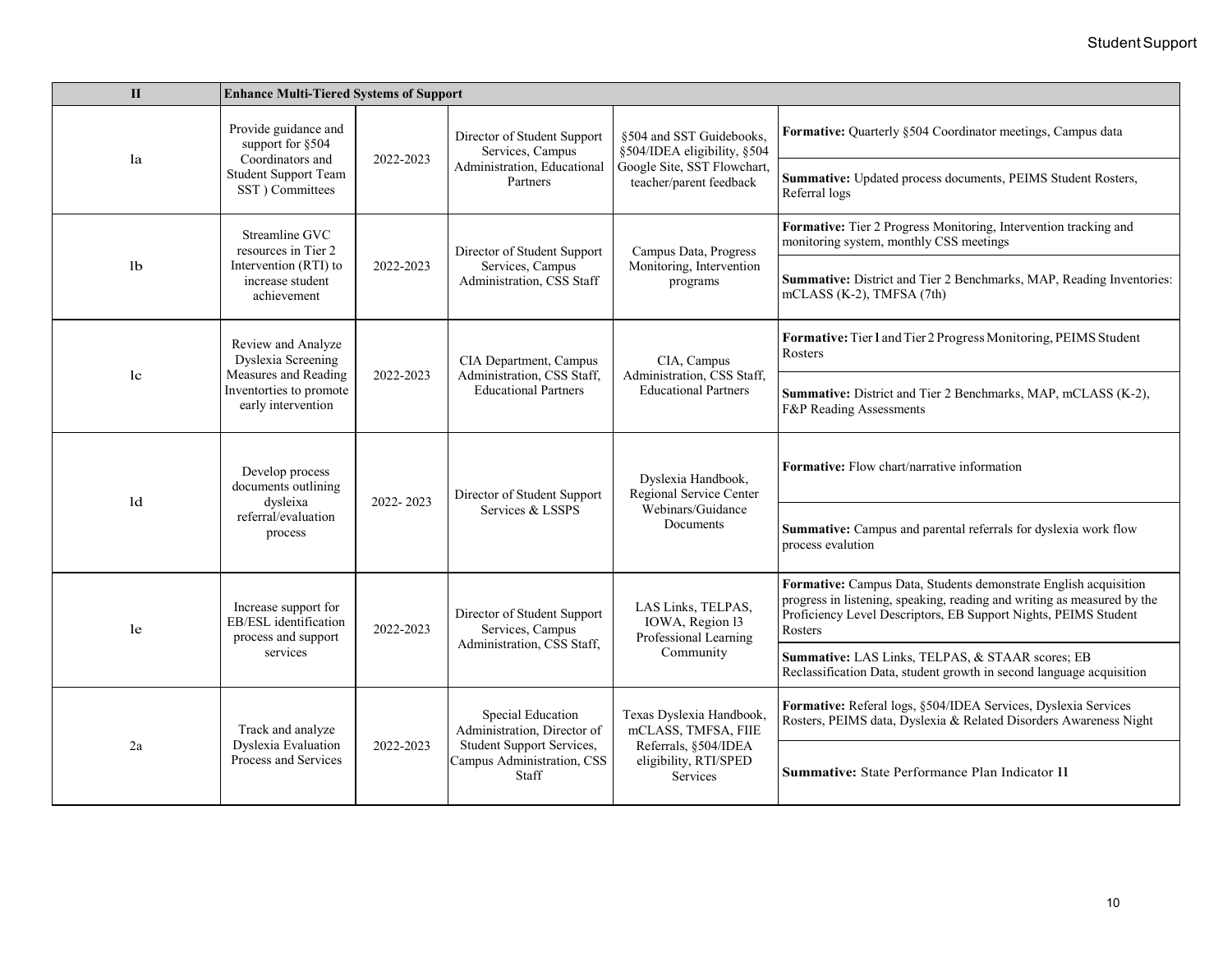| 3a             | Increase percentage of<br>current staff trained to<br>provide standard<br>protocol dyslexia<br>instruction | 2022-2023 | Special Education<br>Administration, Director of<br>Student Support Services,<br><b>SPED Staff</b> | Region 13- Intervention<br>Program Trainings, Texas<br>Dyslexia Handbook                            | <b>Formative:</b> Dyslexia Certification Roster, Attendance Logs                                             |
|----------------|------------------------------------------------------------------------------------------------------------|-----------|----------------------------------------------------------------------------------------------------|-----------------------------------------------------------------------------------------------------|--------------------------------------------------------------------------------------------------------------|
|                |                                                                                                            |           |                                                                                                    |                                                                                                     | <b>Summative:</b> mClass and TMFSA data, MAP, STAAR Scores, Special<br>Education Referral logs, Peims data   |
| 3 <sub>b</sub> | Maintain distrirct<br>expectation of ESL<br>certified staff                                                | 2022-2023 | Director of Student Support<br>Services, Director of Human<br>Resources, Campus<br>Administration  | Region 13 Professional<br>Learning modules                                                          | <b>Formative: TEA Certification Rosters</b>                                                                  |
|                |                                                                                                            |           |                                                                                                    |                                                                                                     | Summative: TELPAS & STAAR scores; EB Reclassification Data,<br>student growth in second language acquisition |
| 3c             | Enhance teaching and<br>evaluation strategies for<br>twice exceptional<br>learners                         | 2022-2023 | CIA Department, Special<br>Education Administration,<br>GT Specialists                             | Region 13 Service Center,<br>Multiple Exceptionalities &<br>Needs Network, §504/IDEA<br>eligibility | Formative: Professional learning artifacts, GT PLC products, PEIMS<br><b>Student Rosters</b>                 |
|                |                                                                                                            |           |                                                                                                    |                                                                                                     | Summative: Evaluation of assessment process; differentiated teaching<br>strategies; PEIMS data               |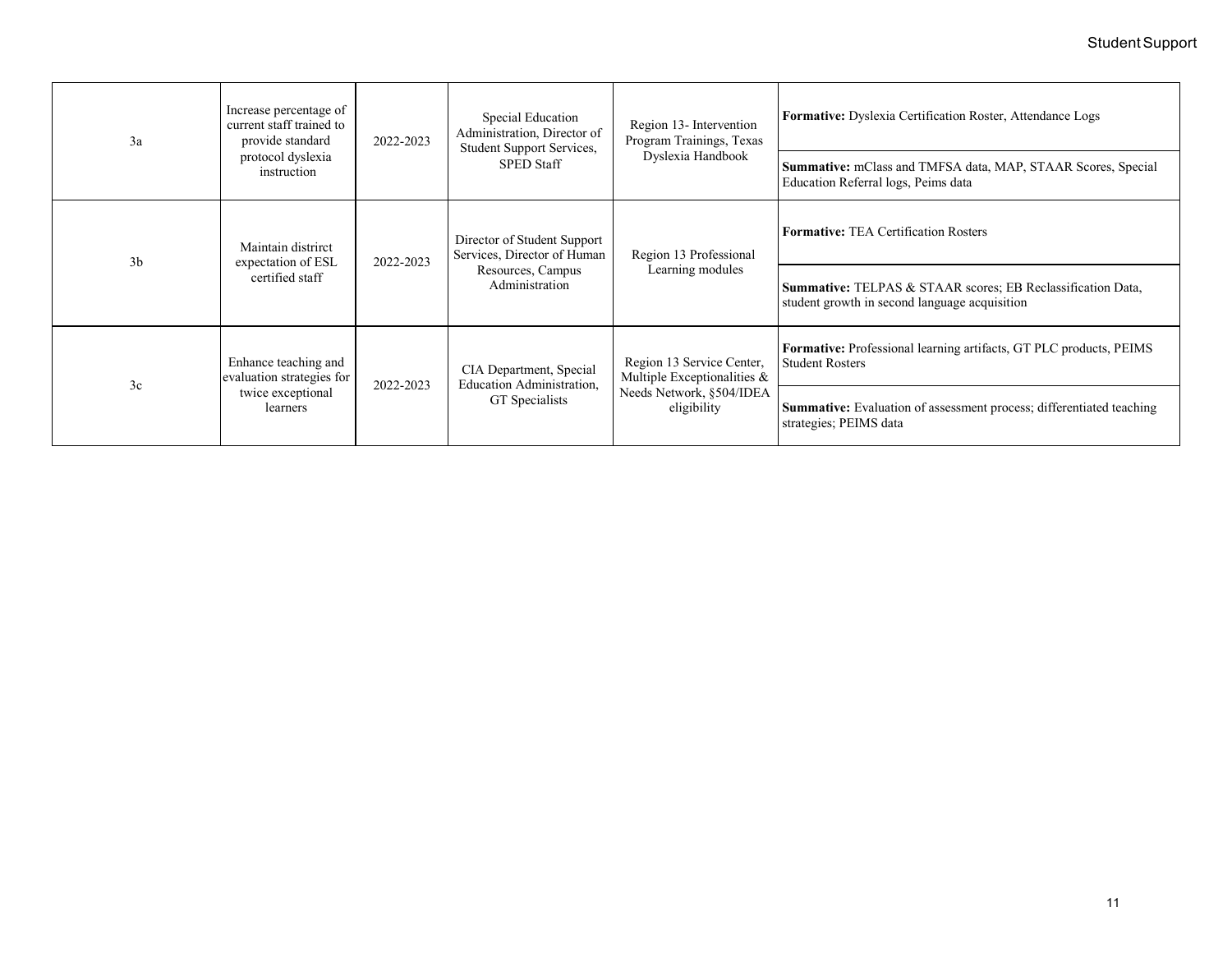|                | <b>Uphold the Value of Special Education</b>                                                                                  |           |                                                                                                                                                                   |                                                                                                                           |                                                                                                |  |  |  |
|----------------|-------------------------------------------------------------------------------------------------------------------------------|-----------|-------------------------------------------------------------------------------------------------------------------------------------------------------------------|---------------------------------------------------------------------------------------------------------------------------|------------------------------------------------------------------------------------------------|--|--|--|
| 1a             | Enhance hiring<br>strategies to reduce<br>staffing shortages and<br>increase fidelity of TEP<br>implementation                | 2022-2023 | Special Education<br>Administration, Chief<br>Human Resource Officer,<br>Director of Human<br>Resources                                                           | Career Fairs, Social Media<br>Promotion, Alternative<br>Certification Programs, and<br>University Preparation<br>Programs | Formative: Staffing rosters; contract costs; sub expenditures                                  |  |  |  |
|                |                                                                                                                               |           |                                                                                                                                                                   |                                                                                                                           | Summative: TEP progress reports; Parent Post-ARD Survey; complaint<br>resolution process       |  |  |  |
| 1 <sub>b</sub> | <b>Tmplement LSSP</b><br>internship & Teaching<br>Assistant to Teacher<br>program to build on<br>high qualified<br>candidates | 2022-2023 | Special Education<br>Administration, LSSP<br>Leadership Team, University<br>Partnerships, Alternate<br>Certification Program<br>Advisors, Human Resources<br>Team | University Partnerships,<br>Recruitment flyers &<br>sessions, New Eanes Staff<br><b>Support Training</b>                  | Formative: BOY staffing vacancies; number of position filled by<br>contract agency             |  |  |  |
|                |                                                                                                                               |           |                                                                                                                                                                   |                                                                                                                           | Summative: State Performance Plan 11 & 12; LSSP Retention Rates;<br>Teacher vacancy/fill rates |  |  |  |
| 1c             | Continue ongoing<br>support on master                                                                                         |           | Special Education<br>Administration, Special                                                                                                                      | CTA & Campus Leadership                                                                                                   | Formative: Master schedule templates; teacher feedback                                         |  |  |  |
|                | 2022-2023<br>schedule strategies to<br>effectively utilize<br>special education staff                                         |           | <b>Education Educational</b><br>Partners, Campus<br>Administration                                                                                                | PLC, TEA/Region 13, ASCD<br>Resources                                                                                     | Summative: Staffing ratios; feedback from campus and special<br>education administation        |  |  |  |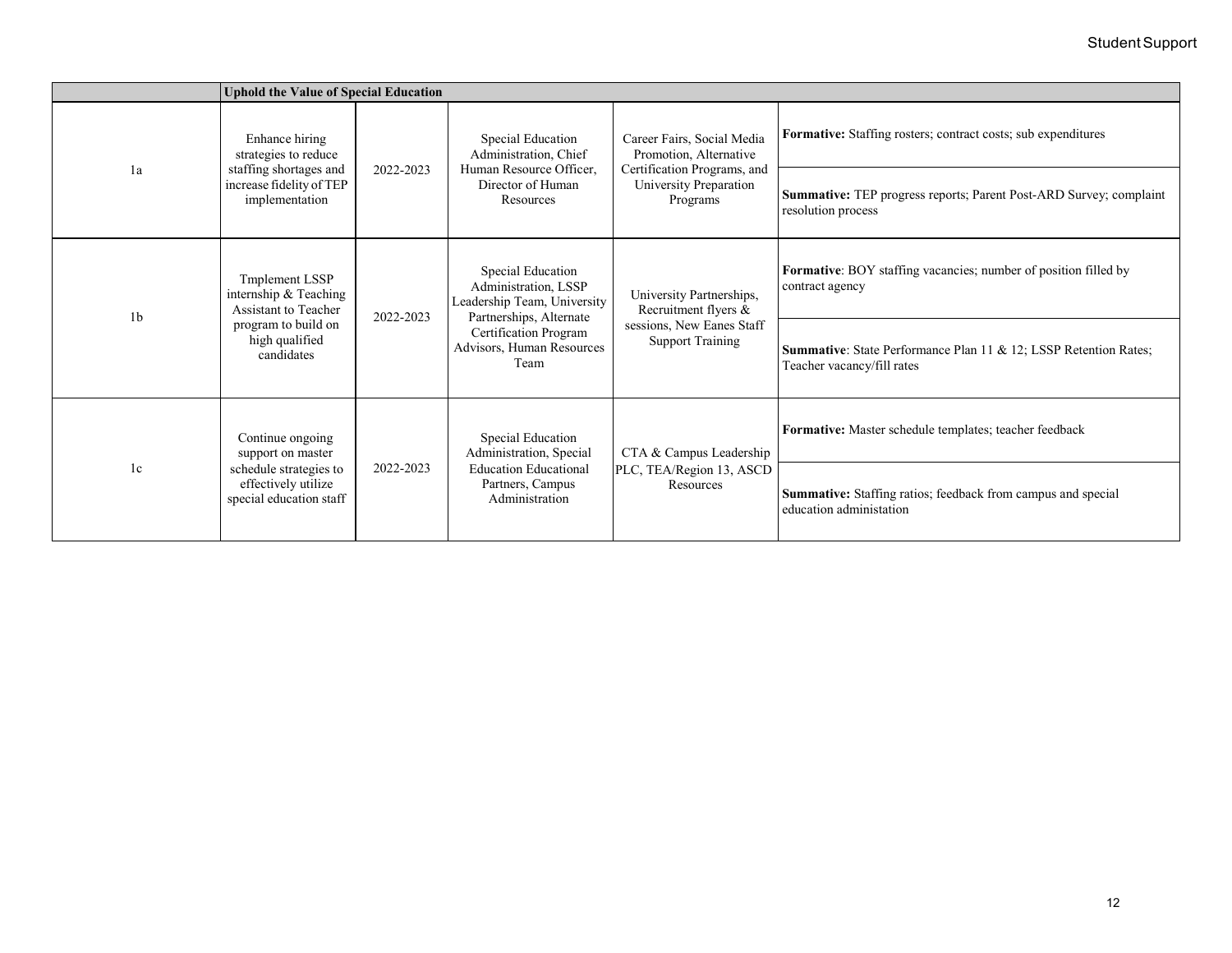## Student Support

| 2a             | Provide professional<br>development and<br>curriculum alignment<br>of transitional                                  | 2022-2023 | Special Education<br>Administration, Special Ed<br><b>Educational Partners, CIA</b><br>Department, Special<br>Equeation & General<br><b>Education Staff, University</b><br>partners or Professional<br>Learning Trainers | TEKS, Scope and Sequence<br>Documents, PLCs, curricular<br>resources                                 | Formative: Professional development focusing on supporting targeted<br>areas, PLCs; research of curriculum resources w/staff input |
|----------------|---------------------------------------------------------------------------------------------------------------------|-----------|--------------------------------------------------------------------------------------------------------------------------------------------------------------------------------------------------------------------------|------------------------------------------------------------------------------------------------------|------------------------------------------------------------------------------------------------------------------------------------|
|                | courses/programs, sucn<br>as Study Skills,<br>MAPS/PATH, ECSE,<br>and ATS                                           |           |                                                                                                                                                                                                                          |                                                                                                      | <b>Summative:</b> Professional learning documentation; lesson plan design;<br>IEP goal development; progress reports               |
| 2 <sub>b</sub> | Continue to provide<br>professional<br>development in the area<br>of reading                                        | 2022-2023 | Special Education<br>Administration, CIA<br>Department, Special<br><b>Education Educational</b><br>Partners, Campus<br>Administration, Special<br><b>Education Staff</b>                                                 | TEKS, Reading By Design<br>training, Reading Academies,<br>PLCs, Curricular resources                | <b>Formative:</b> PD logs; teacher artifacts; IEP data; Reading profiles                                                           |
|                |                                                                                                                     |           |                                                                                                                                                                                                                          |                                                                                                      | Summative: mClass; TMFSA; MAP; STAAR; GRADE; modified<br>reading class numbers                                                     |
| 2c             | Review, enhance, or<br>develop curriculum<br>resources for students<br>accessing<br>modified/alternate<br>curriclum | 2022-23   | Special Education<br>Administration, CIA<br>Department, Special<br><b>Education Educational</b>                                                                                                                          | TEKS, TEA/Region 13,<br>Curricular resources adapted<br>specific to students w/<br>disabilies, PLCs, | Formative: Scope and sequence documents; professional learning/PLC                                                                 |
|                |                                                                                                                     |           | Partners, Campus<br>Administration, Special<br><b>Education Staff</b>                                                                                                                                                    |                                                                                                      | Summative: IEP progress reports; GRADE/GMADE; STAAR data                                                                           |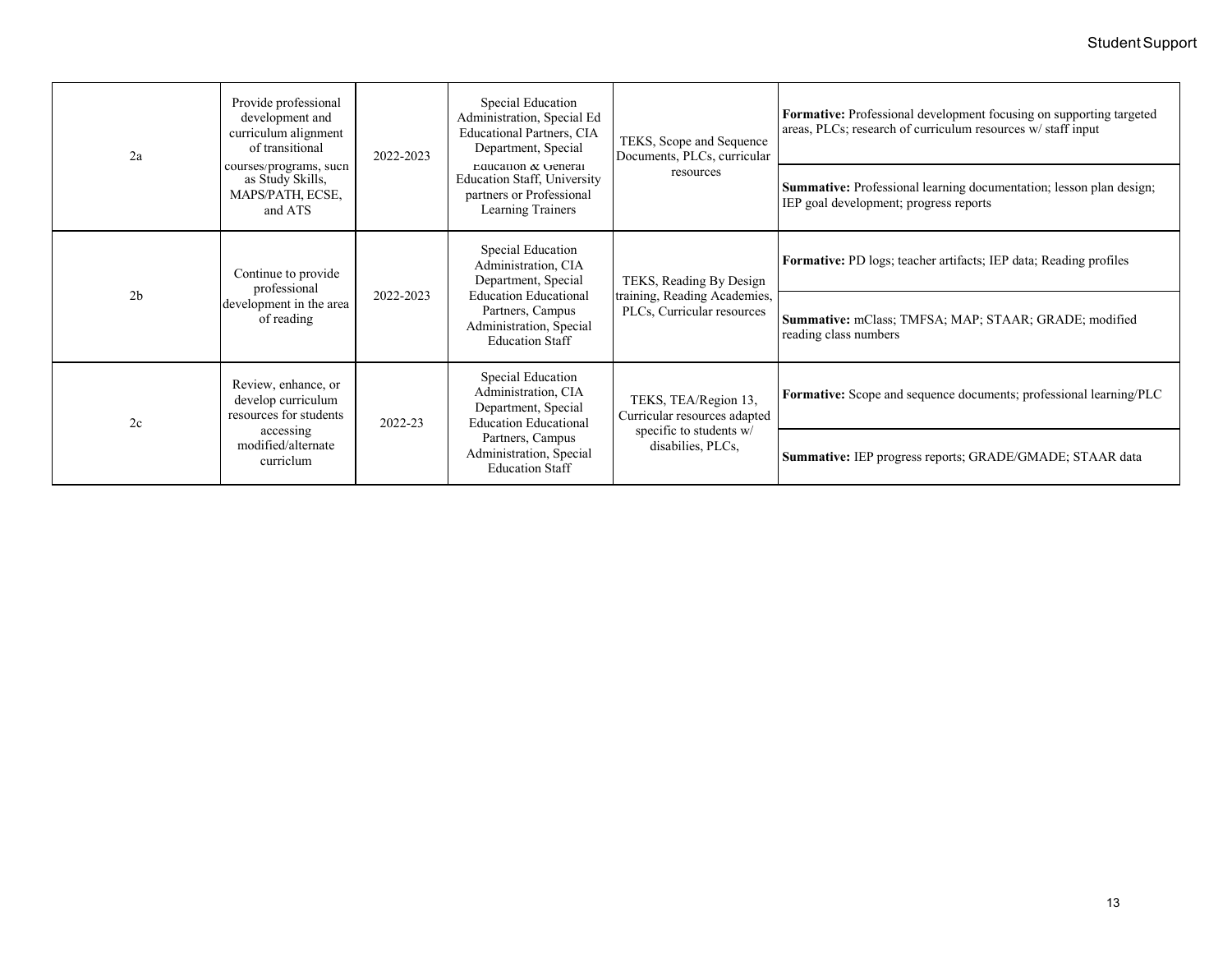| 3a | Continue<br>implementation of<br>department action plan,                                                                                                                                                                                                                                                                                                                                                                                                                                             | 2022-2023                                                                | Special Education<br>Administration, CIA<br>Department, Campus<br>Administration, Special<br>Education & General<br><b>Education Staff, SPWG</b> | TEA/Region 13, Inclusive<br>Culture Subcommittees<br>work, Program Review<br><b>Action Plan</b> | Formative: Action plans; policies and procedures to support work                             |
|----|------------------------------------------------------------------------------------------------------------------------------------------------------------------------------------------------------------------------------------------------------------------------------------------------------------------------------------------------------------------------------------------------------------------------------------------------------------------------------------------------------|--------------------------------------------------------------------------|--------------------------------------------------------------------------------------------------------------------------------------------------|-------------------------------------------------------------------------------------------------|----------------------------------------------------------------------------------------------|
|    | policies, or procedures<br>to meet<br>recommendations                                                                                                                                                                                                                                                                                                                                                                                                                                                |                                                                          |                                                                                                                                                  |                                                                                                 | <b>Summative:</b> Action Plans with progress monitoring data; updated<br>policies/procedures |
| 4a | Special Education<br>Inclusive Culture<br>Administration, Campus<br>Subcommittees work.<br>Administration, Special<br>Expand and provide<br><b>Education Eductional</b><br>more unified champion<br>2022-2023                                                                                                                                                                                                                                                                                        | Program Review Action<br>Plan, Special                                   | Formative: Student and parent surveys; SPWG guidance; Staff feedback<br>and availability                                                         |                                                                                                 |                                                                                              |
|    | and extra-curricular<br>activities                                                                                                                                                                                                                                                                                                                                                                                                                                                                   |                                                                          | Partners, Special Olympics<br>Texas, General Education<br>Staff, Parent Volunteers, &<br><b>SPWG</b>                                             | Olympics/Unified<br>Champions,<br>Teachers/Coaches                                              | Summative: Extra-curricular participation rates; climate surveys                             |
|    | Provide opportunities<br>Special Education<br>for learning,<br>Administration, Campus<br>collaboration and<br>Administration, Special<br><b>Education Eductional</b><br>4 <sub>b</sub><br>support to extra-<br>2022-2023<br>curricular<br>Partners, Special<br>coaches/teachers on<br>Olympics/Unified<br>best inclusive practices<br>Champions, & SPWG<br>Develop additional<br>Special Education<br>resources and a<br>Administration, Campus<br>communication plan for<br>Administration, Special |                                                                          |                                                                                                                                                  | Inclusive Culture<br>Subcommittees work.<br>Program Review Action                               | Formative: Presentations; PLCs; staff feedback                                               |
|    |                                                                                                                                                                                                                                                                                                                                                                                                                                                                                                      | Plan, Special<br>Olympics/Unified<br>Champions, Teacher/Coach<br>Leaders | Summative: Extra-curricular participation rates; climate surveys;<br>student/parent feedback                                                     |                                                                                                 |                                                                                              |
| 4c |                                                                                                                                                                                                                                                                                                                                                                                                                                                                                                      | 2022-2023                                                                |                                                                                                                                                  | SPWG, Post-ARD Survey,<br>TEA/Region 13, Department                                             | Formative: SWPG resource page; administrative feedback; website/1<br>page overview document  |
|    | parents new to special<br>education and/or new to<br>Eanes                                                                                                                                                                                                                                                                                                                                                                                                                                           |                                                                          | <b>Education Eductional</b><br>Partners, District LSSPs, &<br><b>SPWG</b>                                                                        | Website                                                                                         | Summative: Post ARD Survey, SPWG feedback                                                    |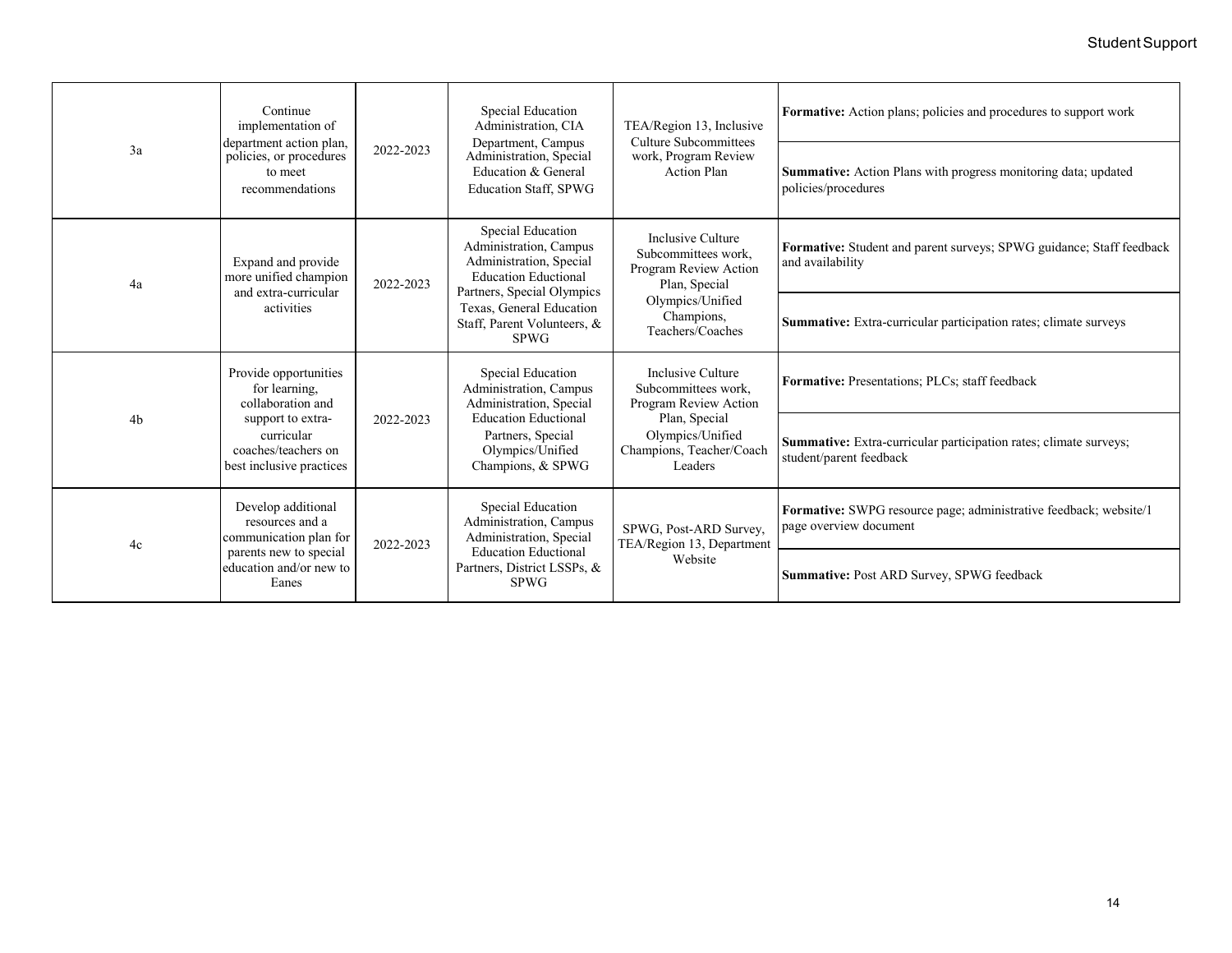| <b>OPERATIONAL PRIORITY: Staff and Community Engagement</b> |                                                                                                                                                          |                 |                                                                                                                       |                                                                                                                                                   |                                                                                                                                                                                                                                                                                                                                                                 |  |  |  |  |
|-------------------------------------------------------------|----------------------------------------------------------------------------------------------------------------------------------------------------------|-----------------|-----------------------------------------------------------------------------------------------------------------------|---------------------------------------------------------------------------------------------------------------------------------------------------|-----------------------------------------------------------------------------------------------------------------------------------------------------------------------------------------------------------------------------------------------------------------------------------------------------------------------------------------------------------------|--|--|--|--|
|                                                             |                                                                                                                                                          |                 |                                                                                                                       |                                                                                                                                                   |                                                                                                                                                                                                                                                                                                                                                                 |  |  |  |  |
| 1                                                           | Attract, invest in and retain top talent in all staffing areas; develop leadership strengths to support these efforts                                    |                 |                                                                                                                       |                                                                                                                                                   |                                                                                                                                                                                                                                                                                                                                                                 |  |  |  |  |
| $\boldsymbol{2}$                                            | Create opportunities and benefits for staff to access wellness programs and social-emotional resources for themselves                                    |                 |                                                                                                                       |                                                                                                                                                   |                                                                                                                                                                                                                                                                                                                                                                 |  |  |  |  |
| 3                                                           |                                                                                                                                                          |                 | Increase means for conversation with, listening to and soliciting feedback from staff, students and community members |                                                                                                                                                   |                                                                                                                                                                                                                                                                                                                                                                 |  |  |  |  |
| $\overline{\mathbf{4}}$                                     | <b>Connect with key constituencies</b>                                                                                                                   |                 |                                                                                                                       |                                                                                                                                                   |                                                                                                                                                                                                                                                                                                                                                                 |  |  |  |  |
| 5                                                           |                                                                                                                                                          |                 | Offer wellness opportunities for families and the community through education and resources                           |                                                                                                                                                   |                                                                                                                                                                                                                                                                                                                                                                 |  |  |  |  |
| Goal                                                        | <b>Activity</b>                                                                                                                                          | <b>Timeline</b> | <b>Responsible Person(s)</b>                                                                                          | <b>Resources</b>                                                                                                                                  | <b>Measure and Evaluation</b>                                                                                                                                                                                                                                                                                                                                   |  |  |  |  |
|                                                             | Review and adapt to<br>changing hiring trends<br>applied to district<br>processes inattracting                                                           |                 | Chief of Human Resources.                                                                                             | Job Fairs, Media outlets,<br>Leadership Institute, the<br>voice of our ownteachers<br>and staff                                                   | Formative: Conduct staff climate surveys and other feedback measures<br>to evaluate results and ideas, then assess feasibility and cost-effectiveness<br>of responding to data.                                                                                                                                                                                 |  |  |  |  |
|                                                             | and retaining top talent<br>in all areas of<br>education. Partner with<br>the Institute for<br>Excellence to support<br>the growth of future<br>leaders. | 2022-2023       | Director of Human<br>Resources, individual school<br>principals and additional<br>capacity if possible                |                                                                                                                                                   | Summative: Post-review of our past and current hiring practices and<br>measuring our success. Utilize metrics for common recruitment and<br>selection methods.                                                                                                                                                                                                  |  |  |  |  |
| $\overline{2}$                                              | Review district<br>benefits, community                                                                                                                   | 2022-2023       | Chief of Human Resources,<br>Director of Human<br>Resources, Benefits                                                 | Community Partnerships,<br>PTO/Booster Clubs, Third                                                                                               | Formative: Conduct a comparative analysis of similar school districts<br>and organizations to ensure Eanes ISD aligns with best practices in both<br>programs and content to support the wellbeing of staff.                                                                                                                                                    |  |  |  |  |
|                                                             | partnerships and<br>monthly wellness<br>newsletters.                                                                                                     |                 | Coordinator, Counseling<br>Coordinator and additional<br>capacity if possible                                         | Party Administrator Benefit<br>Opportunities                                                                                                      | Summative: Post-review receive feedback from employees on current<br>needs, strengths of programs and future interest.                                                                                                                                                                                                                                          |  |  |  |  |
| 3                                                           | Increase means for<br>conversation with,<br>listening to and<br>soliciting feedback<br>from staff, students and<br>community members                     | 2022-23         | Chief Communications<br>Officer; individual school<br>principals, and additional<br>capacity if possible              | Best practices in school<br>communications from the<br>Texas and National School<br><b>Public Relations</b><br>Associations, PTO/Booster<br>Clubs | Formative: Review of district and school communications including<br>website, newsletters, surveys, town halls and events (e.g., "CAFEs" with<br>new superintendent) to assess frequency, inclusiveness and effectiveness.<br>Summative: Post-review to determine feedback and engagement from<br>various audiences using qualitative and quantitative metrics. |  |  |  |  |
| 4a.                                                         | Ensure transparency,<br>clarity, frequency and<br>proactivity of all<br>messages                                                                         | 2022-2023       | <b>Chief Communications</b><br>Officer; individual school<br>principals, and additional<br>capacity if possible       | Best practices in school<br>communications from the<br>Texas and National School<br>Public Relations<br>Associations, PTO/Booster<br>Clubs        | Formative: Review of district and school communication to note unique<br>audiences and need for greater consistency, clarity and inclusivity.<br>Summative: Post-review to determine clarity, consistency and<br>inclusivity of content. Feedback from unique audiences using qualitative<br>and quantitative metrics.                                          |  |  |  |  |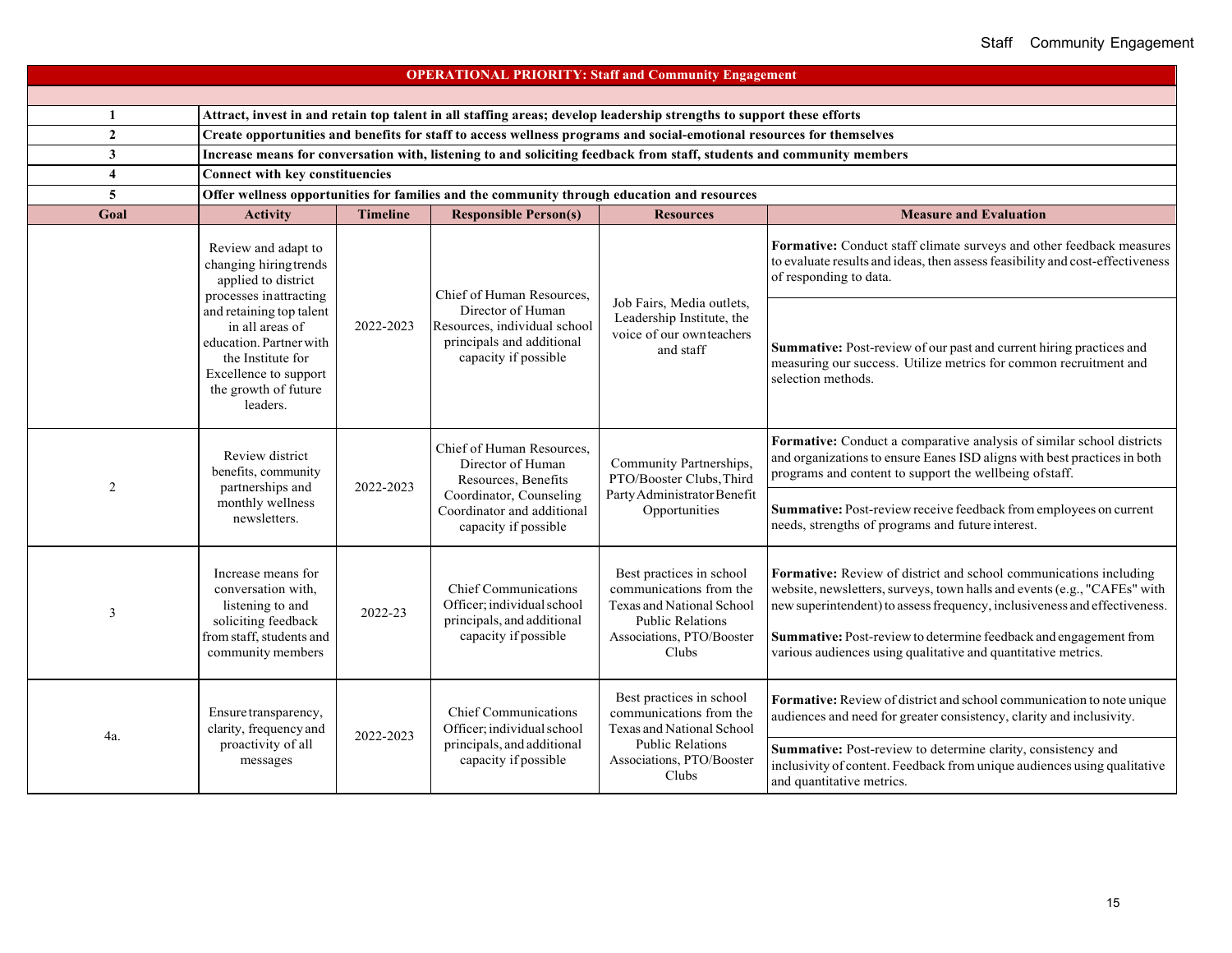| <b>OPERATIONAL PRIORITY: Staff and Community Engagement</b> |                                                                                                                             |                            |                                                                                                                                                                               |                                                                                                                                                                                                      |                                                                                                                                                                                                                                                    |  |  |  |  |
|-------------------------------------------------------------|-----------------------------------------------------------------------------------------------------------------------------|----------------------------|-------------------------------------------------------------------------------------------------------------------------------------------------------------------------------|------------------------------------------------------------------------------------------------------------------------------------------------------------------------------------------------------|----------------------------------------------------------------------------------------------------------------------------------------------------------------------------------------------------------------------------------------------------|--|--|--|--|
|                                                             |                                                                                                                             |                            |                                                                                                                                                                               |                                                                                                                                                                                                      |                                                                                                                                                                                                                                                    |  |  |  |  |
| 1                                                           | Attract, invest in and retain top talent in all staffing areas; develop leadership strengths to support these efforts       |                            |                                                                                                                                                                               |                                                                                                                                                                                                      |                                                                                                                                                                                                                                                    |  |  |  |  |
| $\overline{2}$                                              | Create opportunities and benefits for staff to access wellness programs and social-emotional resources for themselves       |                            |                                                                                                                                                                               |                                                                                                                                                                                                      |                                                                                                                                                                                                                                                    |  |  |  |  |
| $\overline{\mathbf{3}}$                                     |                                                                                                                             |                            |                                                                                                                                                                               | Increase means for conversation with, listening to and soliciting feedback from staff, students and community members                                                                                |                                                                                                                                                                                                                                                    |  |  |  |  |
| $\overline{\mathbf{4}}$                                     | <b>Connect with key constituencies</b>                                                                                      |                            |                                                                                                                                                                               |                                                                                                                                                                                                      |                                                                                                                                                                                                                                                    |  |  |  |  |
| 5                                                           |                                                                                                                             |                            | Offer wellness opportunities for families and the community through education and resources                                                                                   |                                                                                                                                                                                                      |                                                                                                                                                                                                                                                    |  |  |  |  |
| Goal                                                        | <b>Activity</b>                                                                                                             | <b>Timeline</b>            | <b>Responsible Person(s)</b>                                                                                                                                                  | <b>Resources</b>                                                                                                                                                                                     | <b>Measure and Evaluation</b>                                                                                                                                                                                                                      |  |  |  |  |
|                                                             | Continue engagement<br>efforts to promote the                                                                               |                            | <b>Chief Communications</b>                                                                                                                                                   | Examples of projects or<br>events to educate and engage<br>Officer; individual school<br>the community in Eanes'<br>principals, and additional<br>history, PTO/Booster Clubs<br>capacity if possible | Formative: Review of any events, media mentions, social media<br>promotions, increased partnerships as a result of the campaign.                                                                                                                   |  |  |  |  |
| 4b.                                                         | 150-year legacy of<br>quality public<br>education in Eanes                                                                  | 2022-2023                  |                                                                                                                                                                               |                                                                                                                                                                                                      | Summative: Evaluation of final outcomes of the campaign.                                                                                                                                                                                           |  |  |  |  |
|                                                             | Create purposeful                                                                                                           |                            | <b>Chief Communications</b>                                                                                                                                                   | Best practices in school<br>communications from the                                                                                                                                                  | Formative: Investigate any events and opportunities to expand and<br>customize engagement and reconnect the community.                                                                                                                             |  |  |  |  |
| 4c.                                                         | connections to build a<br>sense of community                                                                                | 2022-2023                  | Officer; individual school<br>principals, and additional<br>capacity if possible                                                                                              | Texas and National School<br><b>Public Relations</b><br>Associations, PTO/Booster<br>Clubs                                                                                                           | Summative: Post-review to determine feedback and engagement from<br>unique audiences using qualitative and quantitative metrics.                                                                                                                   |  |  |  |  |
|                                                             | Enhance<br>communications to<br>promote opportunities<br>for students, staff,<br>alumni and                                 |                            | <b>Chief Communications</b><br>Officer; individual school<br>Texas and National School<br>principals, program leaders<br>and teachers, and additional<br>capacity if possible | Best practices in school<br>communications from the                                                                                                                                                  | <b>Formative:</b> Review of district and school communication to enhance<br>messages that spotlight student and staff successes while also<br>underscoring the relationship between schools and their communities.                                 |  |  |  |  |
| 4d.                                                         | stakeholders (e.g.<br>student programs,<br>community education,<br>teacher recruitment,<br>business partnerships)           | 2022-2023                  |                                                                                                                                                                               | <b>Public Relations</b><br>Associations, PTO/Booster<br>Clubs                                                                                                                                        | Summative: Post-review that both quantifies and qualifies opportunities<br>for news coverage and public engagement that helped stakeholders<br>understand the objective story of challenges and achievements for public<br>education in Eanes ISD. |  |  |  |  |
|                                                             | Chief HR Officer,<br>Offer wellness<br>opportunities for                                                                    | Coordinator of Counseling, | Community Partnerships and<br>class offering, Speaker Series,                                                                                                                 | Formative: Review of opportunities to enhance and build on current<br>offerings possibly through community education classes.                                                                        |                                                                                                                                                                                                                                                    |  |  |  |  |
| 5                                                           | Counselors, SSHAC, Campus<br>families and the<br>2022-2023<br>community through<br>Coord., Chief<br>education and resources |                            | Administration or Program<br>Communications Officer                                                                                                                           | Website Resources,<br>Newsletters, Book Studies,<br>PTO/Booster Clubs                                                                                                                                | Summative: End of the year number of hits on the websites, and an<br>evaluation of the total number of parents who participated in the offerings<br>or hits to a website resource.                                                                 |  |  |  |  |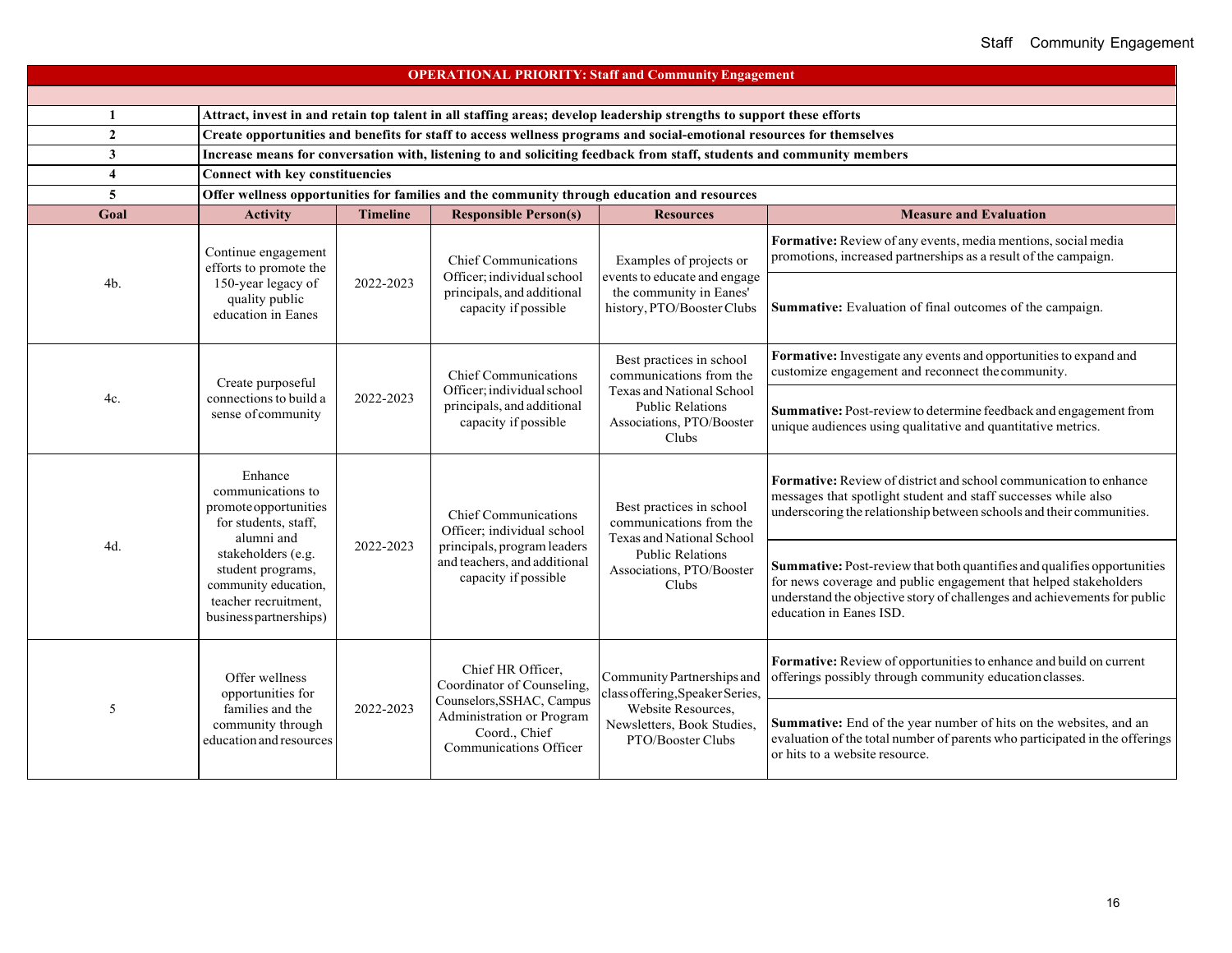| <b>OPERATIONAL PRIORITY: Operations and Long Range Planning</b> |                                                                                                               |                 |                                                                                                                                          |                                                                                                                                                                |                                                                                                                                                                                                                                     |  |  |  |
|-----------------------------------------------------------------|---------------------------------------------------------------------------------------------------------------|-----------------|------------------------------------------------------------------------------------------------------------------------------------------|----------------------------------------------------------------------------------------------------------------------------------------------------------------|-------------------------------------------------------------------------------------------------------------------------------------------------------------------------------------------------------------------------------------|--|--|--|
|                                                                 |                                                                                                               |                 |                                                                                                                                          |                                                                                                                                                                |                                                                                                                                                                                                                                     |  |  |  |
| L                                                               | Maintain a long-range plan for operational processes                                                          |                 |                                                                                                                                          |                                                                                                                                                                |                                                                                                                                                                                                                                     |  |  |  |
|                                                                 | Study potential budgeting and policy priorities                                                               |                 |                                                                                                                                          |                                                                                                                                                                |                                                                                                                                                                                                                                     |  |  |  |
| $\overline{2}$                                                  |                                                                                                               |                 | Analyze demographic, enrollment and transfer data to optimize resources, facilities and staffing                                         |                                                                                                                                                                |                                                                                                                                                                                                                                     |  |  |  |
| $\mathbf{I}$                                                    |                                                                                                               |                 | Implement additional school safety and cyber-tech strategies to safeguard students, staff and resources                                  |                                                                                                                                                                |                                                                                                                                                                                                                                     |  |  |  |
| Ш                                                               |                                                                                                               |                 | Examine and re-evaluate budget priorities in preparation for or in response to evolving circumstances                                    |                                                                                                                                                                |                                                                                                                                                                                                                                     |  |  |  |
|                                                                 | Continue a multi-year strategic budgeting approach                                                            |                 |                                                                                                                                          |                                                                                                                                                                |                                                                                                                                                                                                                                     |  |  |  |
| $\overline{c}$                                                  |                                                                                                               |                 | Manage capital pro}ects and plan for possible future bonds with community input                                                          |                                                                                                                                                                |                                                                                                                                                                                                                                     |  |  |  |
| $\overline{3}$                                                  |                                                                                                               |                 | Explore collaborative or alternative fundraising and revenue generation strategies                                                       |                                                                                                                                                                |                                                                                                                                                                                                                                     |  |  |  |
| Goal                                                            | <b>Activity</b>                                                                                               | <b>Timeline</b> | <b>Responsible Person(s)</b>                                                                                                             | <b>Resources</b>                                                                                                                                               | <b>Measure and Evaluation</b>                                                                                                                                                                                                       |  |  |  |
| п                                                               | Maintain a long-range plan for operational processes                                                          |                 |                                                                                                                                          |                                                                                                                                                                |                                                                                                                                                                                                                                     |  |  |  |
|                                                                 | Study potential<br>budgeting and policy<br>priorities.                                                        | 2022-23         | Superintendent, Chief<br>Financial Officer and<br>General Counsel                                                                        | Financial forecastmodels,<br>multi-year budgeting and<br>planning and conversations<br>with trustees.                                                          | Formative: Monitor legislative developments at state and local levels,<br>considered in the context of Board priorities.                                                                                                            |  |  |  |
| I.a                                                             | Create a long range<br>technology plan<br>emphasizing thoughtful<br>use of technology and<br>risk management. | 2022-23         | ChiefTechnology Officer,<br>Director of Educational<br>Technology, Technology<br>Advisory Committee,<br><b>Educational Technologists</b> | Develop multi-year<br>technology plan including<br>goals, objectives and tasks<br>aligning department projects<br>with district priorities and<br>initiatives. | <b>Formative:</b> Implement the goals and objectives as identified in the<br>technology plan.<br>Summative: Evaluate yearly progress towards the goals and objectives                                                               |  |  |  |
| $\overline{2}$                                                  | Analyze demographic,<br>enrollment and transfer<br>data                                                       | 2022-23         | Superintendent, Assistant<br>Superintedent of Operations,<br>District Registrar, and other<br>staff                                      | Skyward reports, Registrars'<br>data, District Demographic<br>Study and Enrollment<br>Projections                                                              | of the technology plan.<br>Formative: Monitor attendance for the school year.<br>Summative: Maintain K-4 classes as close as possible to an average 22:<br>ratio while also balancing the budgetary need to adjust FTE. Keep fifth- |  |  |  |
|                                                                 |                                                                                                               |                 |                                                                                                                                          |                                                                                                                                                                | grade and secondary classes at reasonable levels.                                                                                                                                                                                   |  |  |  |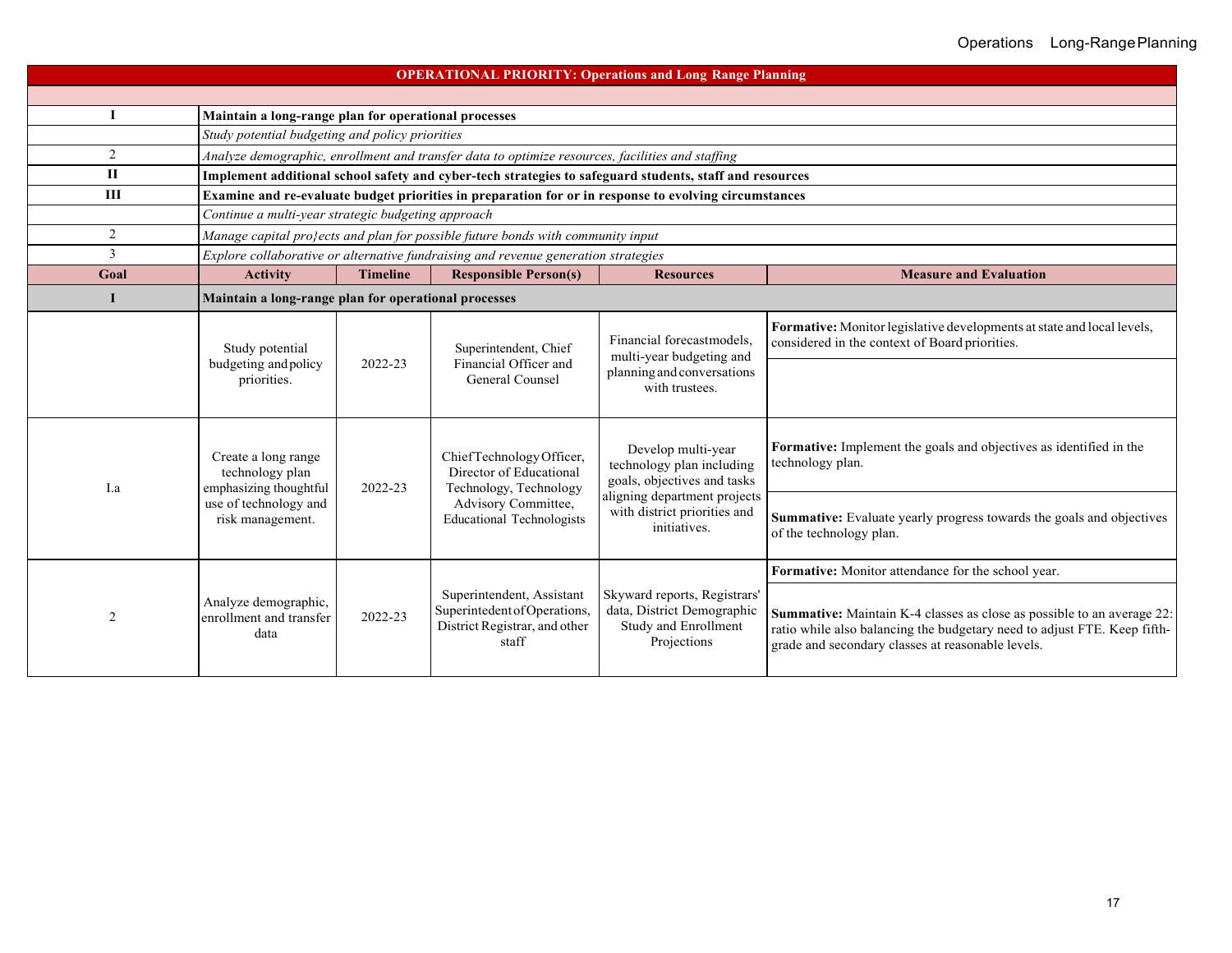| <b>OPERATIONAL PRIORITY: Operations and Long Range Planning</b>                                                          |                                                                        |                                                                |                                                                                                                              |                                                                                                                |                                                                                                                                                                     |  |  |  |
|--------------------------------------------------------------------------------------------------------------------------|------------------------------------------------------------------------|----------------------------------------------------------------|------------------------------------------------------------------------------------------------------------------------------|----------------------------------------------------------------------------------------------------------------|---------------------------------------------------------------------------------------------------------------------------------------------------------------------|--|--|--|
|                                                                                                                          |                                                                        |                                                                |                                                                                                                              |                                                                                                                |                                                                                                                                                                     |  |  |  |
|                                                                                                                          | Maintain a long-range plan for operational processes                   |                                                                |                                                                                                                              |                                                                                                                |                                                                                                                                                                     |  |  |  |
|                                                                                                                          | Study potential budgeting and policy priorities                        |                                                                |                                                                                                                              |                                                                                                                |                                                                                                                                                                     |  |  |  |
| $\overline{2}$                                                                                                           |                                                                        |                                                                | Analyze demographic, enrollment and transfer data to optimize resources, facilities and staffing                             |                                                                                                                |                                                                                                                                                                     |  |  |  |
| $\mathbf{I}$                                                                                                             |                                                                        |                                                                | Implement additional school safety and cyber-tech strategies to safeguard students, staff and resources                      |                                                                                                                |                                                                                                                                                                     |  |  |  |
| Ш                                                                                                                        |                                                                        |                                                                | Examine and re-evaluate budget priorities in preparation for or in response to evolving circumstances                        |                                                                                                                |                                                                                                                                                                     |  |  |  |
|                                                                                                                          | Continue a multi-year strategic budgeting approach                     |                                                                |                                                                                                                              |                                                                                                                |                                                                                                                                                                     |  |  |  |
| $\overline{c}$                                                                                                           |                                                                        |                                                                | Manage capital pro}ects and plan for possible future bonds with community input                                              |                                                                                                                |                                                                                                                                                                     |  |  |  |
| $\overline{3}$                                                                                                           |                                                                        |                                                                | Explore collaborative or alternative fundraising and revenue generation strategies                                           |                                                                                                                |                                                                                                                                                                     |  |  |  |
| Goal                                                                                                                     | <b>Activity</b>                                                        | <b>Timeline</b>                                                | <b>Responsible Person(s)</b>                                                                                                 | <b>Resources</b>                                                                                               | <b>Measure and Evaluation</b>                                                                                                                                       |  |  |  |
| $\mathbf{I}$                                                                                                             |                                                                        |                                                                | Implement additional school safety and cyber-tech strategies to safeguard students, staff and resources                      |                                                                                                                |                                                                                                                                                                     |  |  |  |
|                                                                                                                          | Implement additional<br>school safety and                              |                                                                | Assistant Superintendent of<br>Operations, Director of                                                                       | Gaggle reports, protective<br>intelligence data, technology<br>cybersecurity infrastructure,                   | Formative: Initial assessments of security practices risk management<br>protocols, and technology safeguards.                                                       |  |  |  |
|                                                                                                                          | cyber-tech strategies to<br>safeguard students,<br>staff and resources | 2022-23                                                        | Management, Chief<br>Communications Officer:<br>Chief Technology Officer                                                     | Safety and Risk<br>resources from the Texas<br>School Safety Center and<br>other risk management<br>processes. | Summative: Formal evaluations of security practices with selection and<br>implementation of advanced tools to enhance protocols and streamline<br>various measures. |  |  |  |
| .a                                                                                                                       | Implement safety<br>protocols and user<br>notification proedures       | 2022-23                                                        | Technology Services, Chief<br>Technology Officer, Director<br>of Educational Technology,<br><b>Educational Technologists</b> | Develop and maintain safety<br>protocols and automated<br>notifications for users who                          | Formative: Identify additional safety protocols and measures for user<br>accounts.                                                                                  |  |  |  |
|                                                                                                                          | regarding onlinesafety.                                                |                                                                |                                                                                                                              | have been identified as at-<br>risk.                                                                           | Summative: Evaluate safety processes and notifications for<br>improvements and effectiveness.                                                                       |  |  |  |
| Identify additional<br>security measures and<br>2022-23<br>safety applicationsto<br>.b<br>protect students and<br>staff. | Technology Services, Chief<br>Technology Officer, Director             | Identify and implement an<br>application on all clients to     | Formative: Implement safety applications on district email and network<br>accounts.                                          |                                                                                                                |                                                                                                                                                                     |  |  |  |
|                                                                                                                          |                                                                        | of Educational Technology,<br><b>Educational Technologists</b> | scan device for security risks<br>or events.                                                                                 | Summative: Evaluate safety applications for improvements and<br>modifications and feasibility.                 |                                                                                                                                                                     |  |  |  |